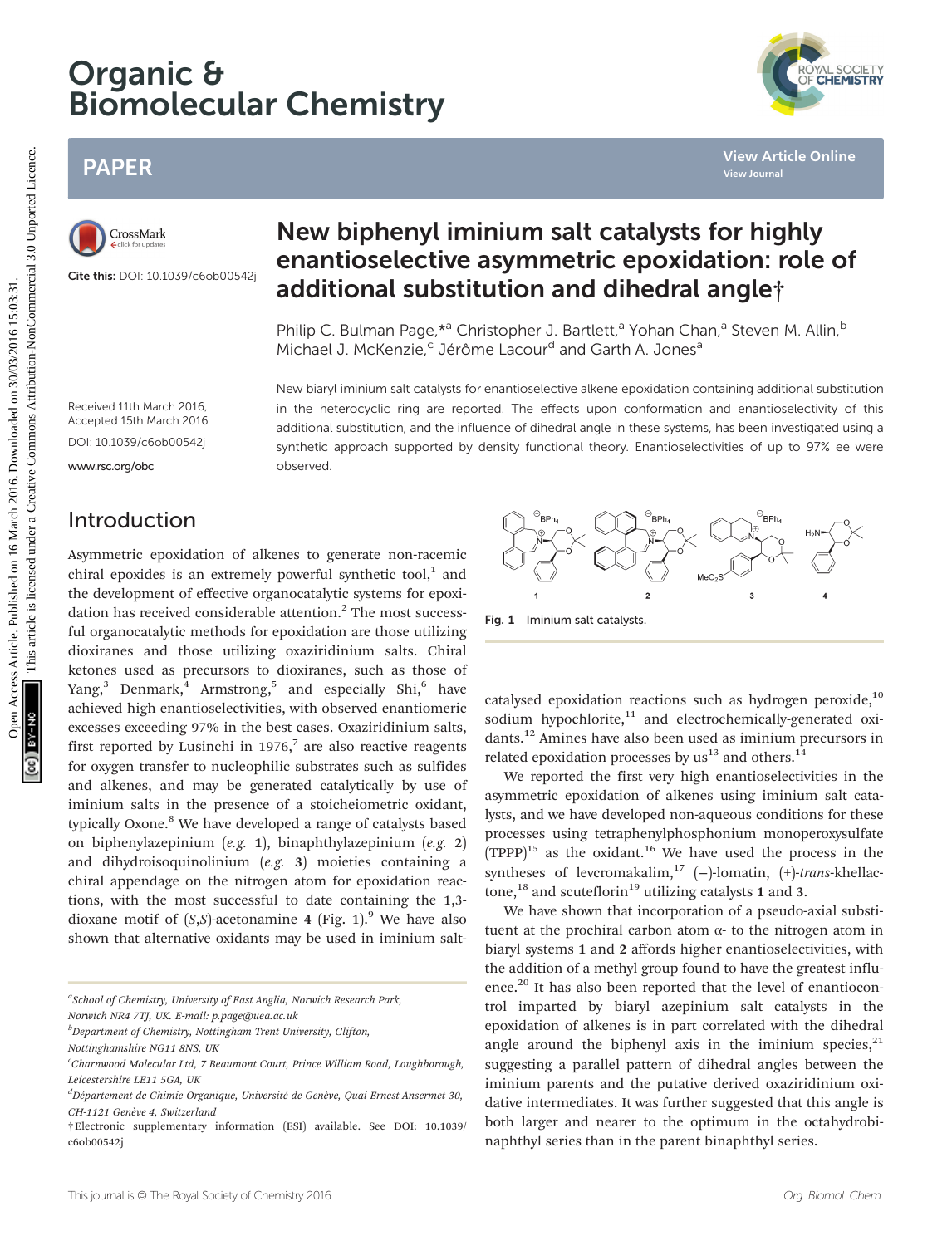

Fig. 2 New biaryl catalysts.

We were interested to investigate this potential correlation between dihedral angles in the iminium species and in the oxaziridinium oxidative intermediates, and if any correlation might also be observed between dihedral angles and induced enantioselectivities. Consequently, geometry optimizations were carried out on oxaziridinium intermediates, as well as the iminium species, at the B3LYP/6-31G\* level of theory. These calculations indeed suggest that there is little change in dihedral angles between the iminium and oxaziridinium species in the lowest energy conformations (vide infra).

We were interested to learn if related structural modifications would also improve the enantioselectivity of our other biaryl-containing catalysts. We report herein the design and use of new iminium salt catalysts combining both of these modifications (Fig. 2).

## Results and discussion

#### Synthesis

To begin with, we focused on synthesis of the simpler 6,6′-dimethylbiphenyl backbone, with iminium salts  $5R_{ax}$ ,  $5S_{ax}$  and  $6R_{\text{ax}}$ ,  $6S_{\text{ax}}$  as targets. The synthesis of racemic bis-carboxaldehyde  $(\pm)$ -7 was achieved following literature procedures.<sup>21,22</sup> Formation of the diazonium salt from 3-methylanthranilic acid followed by coupling of the radical generated in situ gave bis-acid  $(\pm)$ -8 in 58% yield. High concentration of the diazonium salt and careful temperature control are key factors to obtain an acceptable yield of  $(\pm)$ -8, as formation of the corresponding diazo compound, a bright yellow solid, competes with the desired reaction. We first used the racemic bis-acid, ultimately to access both diastereoisomers  $5R_{ax}$  and  $5S_{ax}$  in order to assess separately their potential as catalysts, in the expectation of finding 'matched' and 'mismatched' systems, and reasoning that separation of the diastereoisomers would be more practical on sufficient scale than resolution of the bisacid. Reduction of  $(\pm)$ -8 to the diol  $(\pm)$ -9 with lithium aluminium hydride proceeded in 96% yield. Oxidation of the two alcohol moieties of  $(\pm)$ -9 using PCC yielded the desired bis-carboxaldehyde (±)-7 in 87% yield. Reductive cycloamination of  $(\pm)$ -7 with enantiomerically pure  $(S, S)$ -acetonamine 4 gave diastereoisomers  $10R_{ax}$ ,  $10S_{ax}$ , which were separated using silica gel column chromatography, in 49% and 26% yields respectively (Scheme 1).

Resolution of bis-acid  $(\pm)$ -8 using quinine following a literature procedure provided us with the means to prepare a single diastereoisomer of 10.<sup>22</sup> By comparison of spectroscopic data and optical rotation, the amine diastereoisomer obtained from



Scheme 1 Synthesis of 6,6'-dimethylbiphenyl azepines. Reagents and conditions: (i) HCl, NaNO<sub>2</sub>; then Cu<sub>2</sub>SO<sub>4</sub>, (NH<sub>4</sub>OH)<sub>2</sub>·H<sub>2</sub>SO<sub>4</sub>, NH<sub>4</sub>OH,  $<$ 5 °C, 58%; (ii) LiAlH<sub>4</sub> (3 equiv.), Et<sub>2</sub>O, r.t., 96%; (iii) PCC (3 equiv.), CH<sub>2</sub>Cl<sub>2</sub>, r.t., 87%, (iv) Amine 4 (1 equiv.), NaBH<sub>3</sub>CN (2.2 equiv.), MeOH, AcOH, r.t., 24 h,  $[10R_{ax}$ , 49%] and  $[10S_{ax}$ , 26%]; (v) quinine, EtOH (90%), crystallization then (b) 3 M HCl, 70%.

 $(+)$ -8 $S_{ax}$  was found to be identical to 10 $S_{ax}$ , allowing us to attribute the absolute configurations of  $10R_{ax}$  and  $10S_{ax}$ .

Oxidation of  $10R_{ax}$ ,  $10S_{ax}$  separately using NBS followed by counter-ion exchange gave the corresponding tetraphenylborate iminium salts  $5R_{ax}$  and  $5S_{ax}$  in 61% and 83% yields respectively. Diastereoselective addition of methyl magnesium bromide gave  $11R_{ax}$  and  $11S_{ax}$  as single diastereoisomers, the methyl groups being introduced into a pseudo-axial position in each case, as we have previously observed, $20$  controlled by the axial chirality of the biphenyl backbone, and appearing in the <sup>1</sup>H NMR spectra at high field (11 $R_{\rm ax}$ : 0.21 ppm; 11 $S_{\rm ax}$ : 0.14 ppm).

Oxidation of  $11R_{ax}$ ,  $11S_{ax}$  and anion exchange gave α-methylated iminium salts  $6R_{ax}$ ,  $6S_{ax}$  as single diastereo- and regio-isomers in 28% and 32% yields over the three steps, respectively (Scheme 2), resulting from loss of the more accessible single remaining axial hydrogen atom in each case. $20,23$ 



Scheme 2 Synthesis of 6,6'-dimethylbiphenyl catalysts. Reagents and conditions: (i) NBS (1.1 equiv.),  $CH_2Cl_2$ , 0 °C then reflux, 2 h, then NaBPh<sub>4</sub>, EtOH, 5 min; (ii) MeMgBr (10 equiv.), THF, -78 °C to r.t.; (iii) NBS (1.1 equiv.),  $CH_2Cl_2$ , 0 °C then reflux, 2 h, then NaBPh<sub>4</sub>, EtOH, 5 min.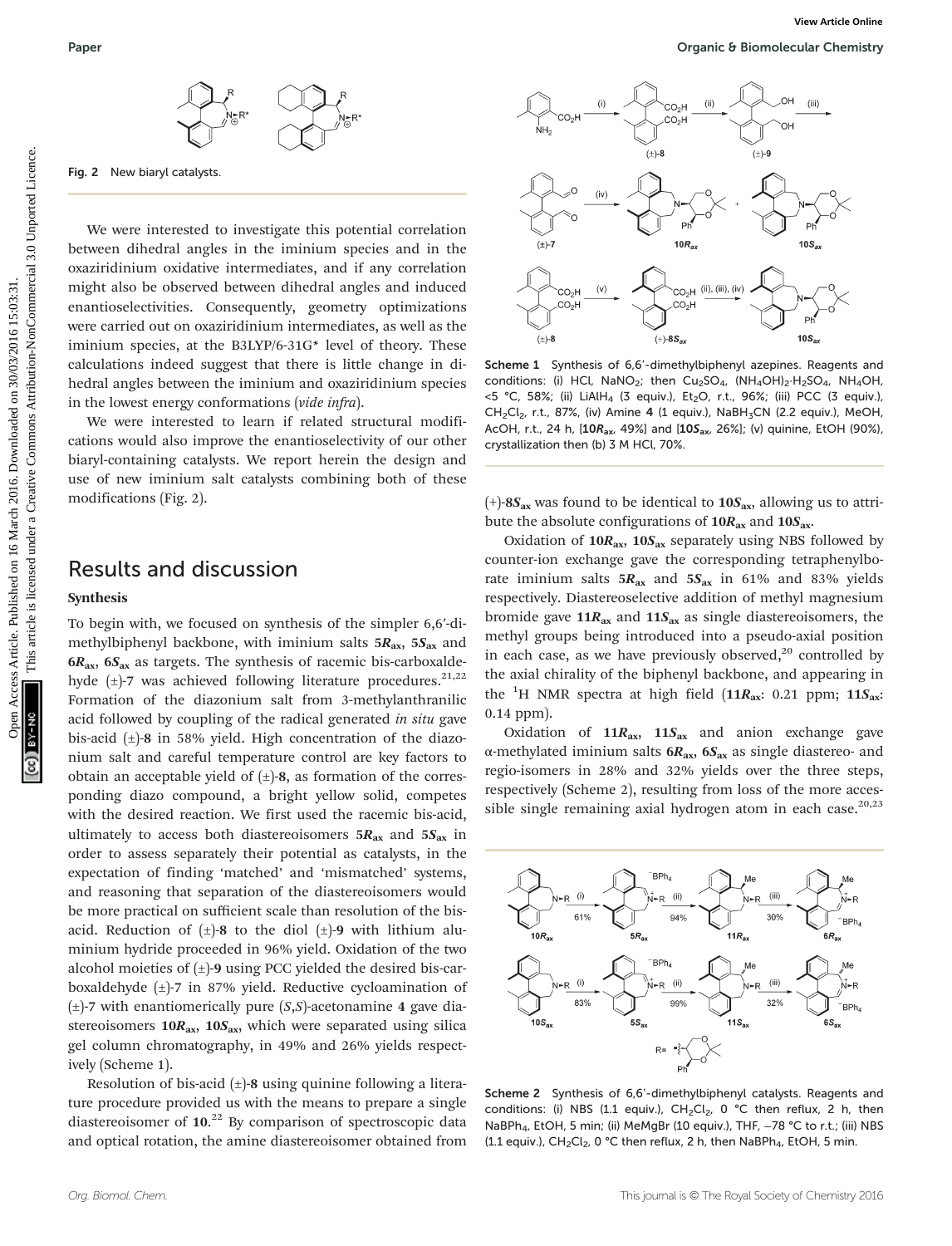

Scheme 3 Synthesis of octahydrobinol derivatives. Reagents and conditions: (i) Pd/C, H<sub>2</sub> (3.5 bar), AcOH, 80 °C, 10 d, 45%; (ii) Tf<sub>2</sub>O (3 equiv.), DMAP (0.4 equiv.), 2,6-lutidine (3 equiv.), -30 °C to r.t., 16 h, 99%; (iii) Pd(OAc)<sub>2</sub> (0.15 equiv.), dppp (0.15 equiv.), MeOH (50 equiv.), DMSO, DIPEA, CO (2 bar), 80 °C, 48 h, 85%; (iv) LiAlH<sub>4</sub> (2 equiv.), Et<sub>2</sub>O, 99%.

The yield of the oxidation step was moderated by competing bromination of the methyl groups at the 6,6′ positions.

We next turned our attention to the preparation of similar catalysts using the octahydrobinaphthyl backbone, where the iminium salt possesses large dihedral angles.<sup>21</sup> Octahydrobinaphthyl-2,2′-bis-methanol 12 was obtained following literature procedures (Scheme 3).<sup>21,24</sup> (R)-Binol was hydrogenated to (R)-octahydrobinol 13 using palladium on carbon under hydrogen pressure in 45% yield. Triflation of the phenolic hydroxyl moieties to give 14, followed by palladium-catalysed carbonylation to give 15, <sup>25</sup> and reduction using lithium aluminium hydride gave (R)-octahydrobinaphthyl-1,1′-methanol 12 in 83% yield over the three steps. Open C B Bornolecular Chemistry<br>
Context Article 2016. Published on 16 March 2016. Download context Article is an article is article. The context Article is license are a significant and the common and the creative Common

Compound 12 was converted into the corresponding  $(R)$ bis-carboxaldehyde 16 in quantitative yield. Tertiary amine 17 was, however, only obtained in 67% yield using the reductive cycloamination protocol. An alternative procedure consisting of displacing two bromide ions using  $(S, S)$ -acetonamine 4 was therefore used. Diol 12 was successfully bis-brominated to give 18 using phosphorus tribromide in 90% yield; double displacement with  $(S, S)$ -acetonamine 4 gave the desired amine 17 in an excellent 97% yield (Scheme 4).



Scheme 4 Synthesis of octahydrobinaphthyl azepine. Reagents and conditions: (i) PCC (1 equiv.),  $CH_2Cl_2$ , r.t., 2 h, 99%; (ii) 4 (1 equiv.), NaBH<sub>3</sub>CN (2.2 equiv.), AcOH, r.t., 24 h, 67%; (iii) PBr<sub>3</sub> (3 equiv.), pyridine (0.1 equiv.), toluene, 60 °C, 3 h, 90%; (iv) Amine 4 (1 equiv.),  $K_2CO_3$ (3 equiv.), MeCN, reflux, 16 h, 97%.





Scheme 5 Synthesis of octahydrobinaphthyl catalysts. Reagents and conditions: (i) NBS (1.1 equiv.), CH<sub>2</sub>Cl<sub>2</sub>, r.t., 30 min then NaBPh<sub>4</sub>, EtOH, 73%; (ii) MeMgBr (10 equiv.), THF, -78 °C to r.t., 16 h, 79%; (iii) NBS (1.1 equiv.),  $CH_2Cl_2$ , r.t., 30 min then NaBPh<sub>4</sub>, EtOH, 71%.

Amine 17 was oxidized using NBS to afford iminium salt 19 in 73% yield. The corresponding α-methylated azepinium salt was obtained through a similar sequence to that described above, involving diastereoselective Grignard reagent addition to give 20 followed by oxidation and anion exchange to give 21 in 56% yield over the two steps. Again, the α-methylated iminium salt 21 was obtained as a single regio- and diastereoisomer with a pseudo-axial methyl group (Scheme  $5$ ).<sup>20</sup>

#### Calculations

Geometry optimizations were carried out on a range of these iminium species and their putative derived oxaziridinium ions, at the B3LYP/6-31G\* level using Gaussian  $09<sub>1</sub><sup>26</sup>$  to determine the dihedral angles  $\phi$  and  $\theta$  in the lowest energy conformations. Both possible diastereoisomers were investigated in the case of each oxaziridinium ion. All stationary point structures were characterized by harmonic frequency analysis, and shown to be genuine energy minima (Tables 1 and 2). Cartesian co-ordinates of the optimized structures can be found in ESI.†

For the oxaziridinium ions (Table 1), the calculations demonstrate a clear increase in dihedral angles upon moving from the biphenyl species (around 38–42°) to the 6,6′-dimethylbiphenyl (around 54–58°) and the octahydrobinaphthyl (around 55–64°) species. Larger dihedral angles were also observed as expected in the binaphthyl species (around 54–59°).

It is interesting to note that the pair of diastereoisomeric oxaziridinium ions in each case display similar dihedral angles, with the differences varying from 0.3° to 6.8° for  $\phi$  and 0.1° to 3.7° for  $\theta$ , the larger figures being observed for the octahydro species. Similar calculations carried out on the derived iminium ions suggest that similar dihedral angles also obtain for the iminium and derived oxaziridinium species; the calculations suggest that the dihedral angles differ by no more than 6.3° from those of the corresponding iminium species.

Incorporation of a methyl substituent at the prochiral carbon atom α- to the nitrogen atom in the heterocyclic ring does not, however, greatly affect the dihedral angles for either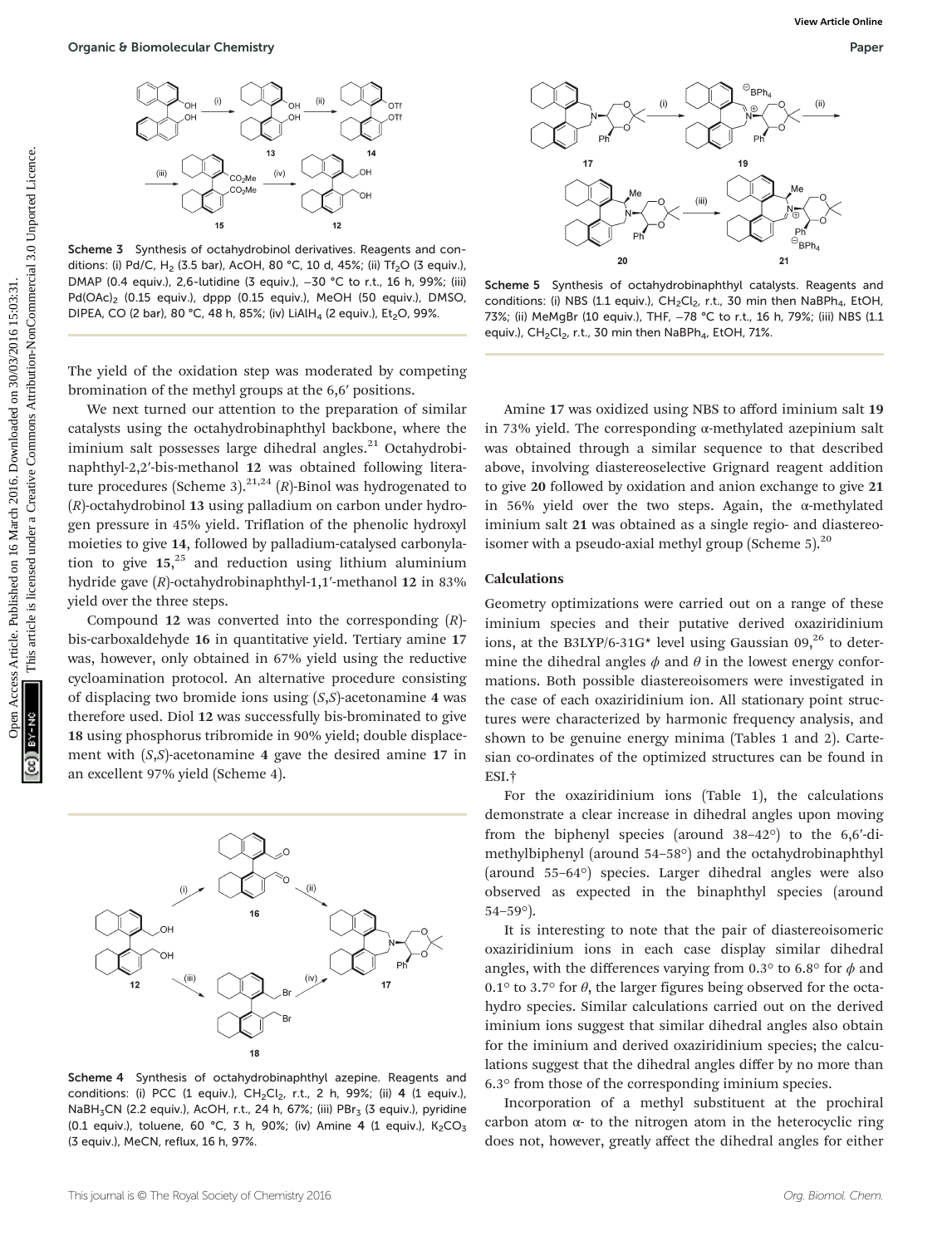

Table 2 Dihedral angles calculated for iminium species





the iminium or oxaziridinium species (no more than about 2°). In the biphenyl cases 22 and 23, and the precursor iminium species 1 and 30, where interconversion between the atropoisomers is readily possible, the S,S-acetonamine unit induces a preference for the R-axial chirality in the biaryl unit. The methyl substituents in 23 and 30 occupy pseudo-axial positions, as is observed in the other methyl-substituted examples.

#### Epoxidation reactions

Iminium salts  $5R_{ax}$ ,  $5S_{ax}$ ,  $6R_{ax}$ ,  $6S_{ax}$ , 19, and 21 were used in the asymmetric epoxidation of a number of alkenes under optimized reaction conditions, $27$  and the results compared with known results from species 1 and 30 (Table 3).<sup>20</sup> We have previously observed that the related binaphthyl catalysts 2 and 31 display somewhat different profiles of reactivity and selectivity from those of the biphenyl series,  $9a,20$  and these catalysts are therefore not included in this analysis.

Aqueous conditions using Oxone as oxidant and a mixture of acetonitrile and water as solvent gave the highest reactivities and enantioselectivities. Non-aqueous conditions using TPPP as oxidant and acetonitrile as solvent were less successful, however; for example, use of chloroform as solvent gave an ee lower than 5%. The enantioselectivity observed when 18-crown-6 and a biphasic system $^{28}$  were used was also poor.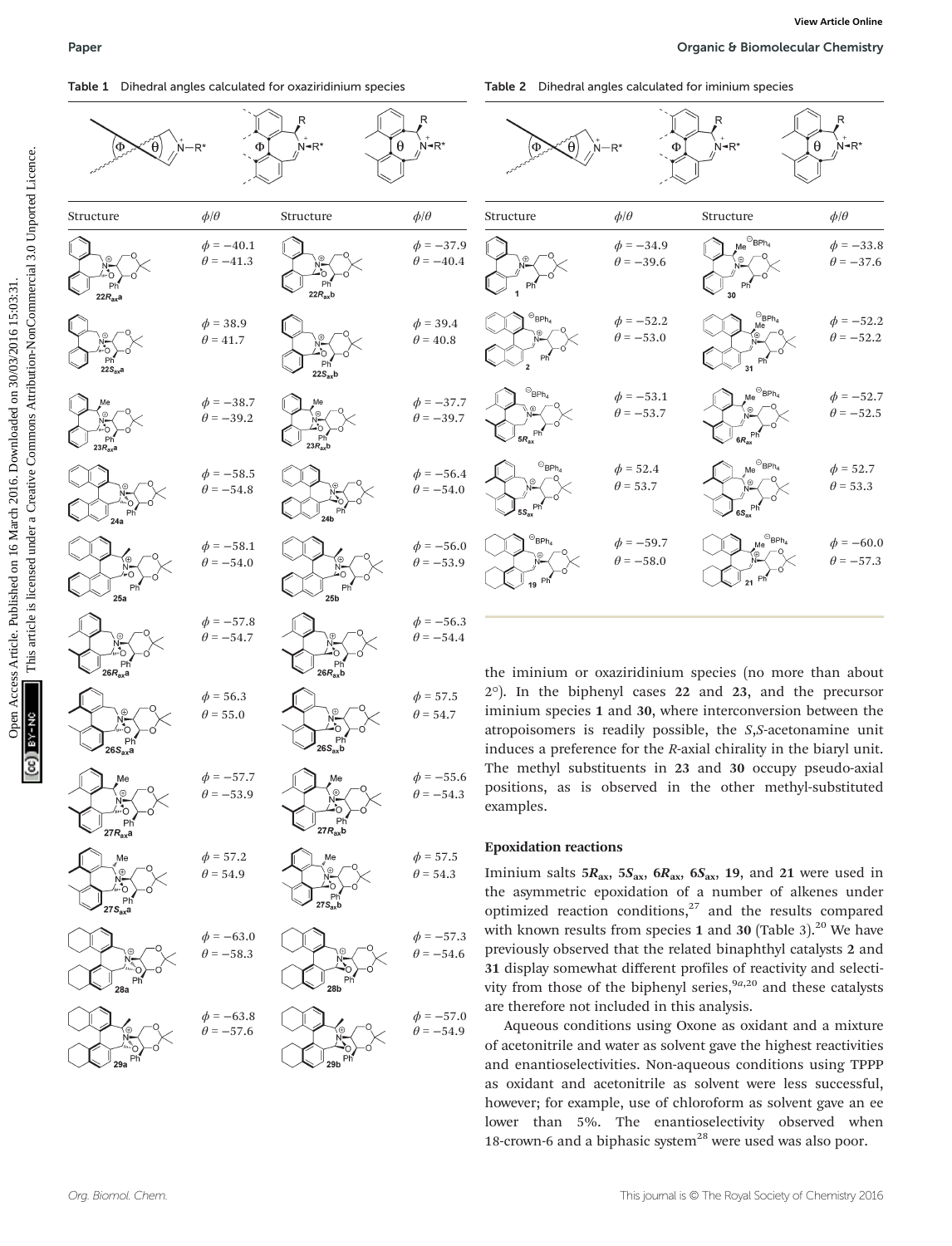Table 3 Asymmetric epoxidation mediated by iminium salts 1, 5, 7a–b, 8a–b, 9, 10

| 8a-b, 9, 10<br>Substrate                                                                                                                                                                            | Cat.                              | Time                                 | Conv. $b$ /%                                                                                                                          | $ee^{c}/\%$               | $\mathop{\mathrm{Config}}\nolimits^{d}$  | nitrogen atom generally increases the enantiocontrol, it has a<br>detrimental or no effect on the mismatched diastereoisomers |
|-----------------------------------------------------------------------------------------------------------------------------------------------------------------------------------------------------|-----------------------------------|--------------------------------------|---------------------------------------------------------------------------------------------------------------------------------------|---------------------------|------------------------------------------|-------------------------------------------------------------------------------------------------------------------------------|
| Ph                                                                                                                                                                                                  |                                   |                                      |                                                                                                                                       |                           |                                          | $5S_{ax}$ and $6S_{ax}$ . The sense of stereochemical induction in the                                                        |
|                                                                                                                                                                                                     | $\mathbf{1}^a$<br>30 <sup>a</sup> | 5 min                                | 100                                                                                                                                   | 60 <sup>e</sup><br>$82^e$ | $(-)$ - $(1S, 2S)$                       | epoxidation process is controlled by the configuration of the                                                                 |
|                                                                                                                                                                                                     |                                   | 0.5 <sub>h</sub><br>0.8 <sub>h</sub> | 100<br>99                                                                                                                             | $87^e$                    | $(-)$ - $(1S, 2S)$                       | biaryl backbone. Catalyst $6R_{ax}$ , with the added methyl group, is                                                         |
|                                                                                                                                                                                                     | $5R_{\rm ax}$                     | 1 h                                  | 99                                                                                                                                    | $92^e$                    | $(-)$ - $(1S, 2S)$<br>$(-)$ - $(1S, 2S)$ | in most cases superior to catalyst $5R_{ax}$ . The octahydrobi-                                                               |
|                                                                                                                                                                                                     | $6R_{\rm ax}$<br>$5S_{\rm ax}$    | 1.8 h                                | 99                                                                                                                                    | $82^e$                    | $(+)$ - $(1R, 2R)$                       | naphthyl catalyst 21, with an additional methyl group, pro                                                                    |
|                                                                                                                                                                                                     | $6S_{\rm ax}$                     | 3 h                                  | 99                                                                                                                                    | $82^e$                    | $(+)$ - $(1R, 2R)$                       |                                                                                                                               |
|                                                                                                                                                                                                     | 19                                | 0.6 <sub>h</sub>                     | 99                                                                                                                                    | $90^f$                    | $(-)$ - $(1S, 2S)$                       | vides the highest enantioselectivities that we have seen for the                                                              |
|                                                                                                                                                                                                     | $\mathbf{19}^a$                   | 1 h                                  | 99                                                                                                                                    | $80^f$                    | $(-)$ - $(1S, 2S)$                       | epoxidation of 1-phenylcyclohexene, at 96% ee, and for                                                                        |
|                                                                                                                                                                                                     | $21^a$                            | 1.5 <sub>h</sub>                     | 99                                                                                                                                    | $96^f$                    | $(-)$ - $(1S, 2S)$                       | 1-phenyl dihydronaphthalene, at 97% ee.                                                                                       |
|                                                                                                                                                                                                     | $1^a$                             | 3 min                                | 90                                                                                                                                    | 41                        | $(+)$ - $(1R, 2S)$                       |                                                                                                                               |
|                                                                                                                                                                                                     | $30^a$                            | 0.5 <sub>h</sub>                     | 100                                                                                                                                   | 78                        | $(+)$ - $(1R, 2S)$                       |                                                                                                                               |
|                                                                                                                                                                                                     | $5R_{\rm ax}$                     | 0.5 <sub>h</sub>                     | 99                                                                                                                                    | 89                        | $(+)$ - $(1R, 2S)$                       |                                                                                                                               |
|                                                                                                                                                                                                     | $5R_{\rm ax}$                     | 0.3 <sub>h</sub>                     | 98                                                                                                                                    | 81                        | $(+)$ - $(1R,2S)$                        | Conclusions                                                                                                                   |
|                                                                                                                                                                                                     | $6R_{\rm ax}$                     | 1 h                                  | 99                                                                                                                                    | 85                        | $(+)$ - $(1R,2S)$                        |                                                                                                                               |
|                                                                                                                                                                                                     | $5S_{\rm ax}$                     | 2 h                                  | 99                                                                                                                                    | 82                        | $(-)$ - $(1S, 2R)$                       |                                                                                                                               |
|                                                                                                                                                                                                     | $6S_{\rm ax}$                     | 6 h                                  | 77                                                                                                                                    | 78                        | $(-)$ - $(1S, 2R)$                       | The results described herein provide further evidence that                                                                    |
|                                                                                                                                                                                                     | 19                                | 0.7 <sub>h</sub>                     | 99                                                                                                                                    | 93                        | $(+)$ - $(1R,2S)$                        | addition of additional methyl substituents adjacent to the                                                                    |
|                                                                                                                                                                                                     | $19^a$                            | 1.3 <sub>h</sub>                     | 99                                                                                                                                    | 86                        | $(+)$ - $(1R, 2S)$                       | nitrogen atom in the heterocyclic ring can provide improve                                                                    |
|                                                                                                                                                                                                     | $21^a$                            | 3 h                                  | 87                                                                                                                                    | 97                        | $(+)$ - $(1R, 2S)$                       | ments in enantioselectivities in catalysed epoxidation reac                                                                   |
|                                                                                                                                                                                                     | $\mathbf{1}^a$                    | 5 min                                | 95                                                                                                                                    | 37                        | $(-)$ - $(1S, 2S)$                       |                                                                                                                               |
|                                                                                                                                                                                                     | $5R_{\text{ax}}$                  | 3 h                                  | 99                                                                                                                                    | 67                        | $(-)$ - $(1S, 2S)$                       | tions, with the $\alpha$ -methylated octahydrobinaphthyl catalyst 21                                                          |
|                                                                                                                                                                                                     | $6R_{\rm ax}$                     | 3 h                                  | 99                                                                                                                                    | 73                        | $(-)$ - $(1S, 2S)$                       | giving the best results of this series; particularly noteworthy                                                               |
|                                                                                                                                                                                                     | $5S_{ax}$                         | 6 h                                  | 99                                                                                                                                    | 60                        | $(+)$ - $(1R, 2R)$                       | are the epoxidations of 1-phenylcyclohexene, at 96% ee, and of                                                                |
|                                                                                                                                                                                                     | $6S_{\rm ax}$<br>19               | 6 h<br>1 h                           | 99<br>99                                                                                                                              | 48<br>60                  | $(+)$ - $(1R, 2R)$<br>$(-)$ - $(1S, 2S)$ | 1-phenyl dihydronaphthalene, at 97% ee.                                                                                       |
|                                                                                                                                                                                                     | $19^a$                            | 2 <sub>h</sub>                       | 99                                                                                                                                    | 63                        | $(-)$ - $(1S, 2S)$                       |                                                                                                                               |
|                                                                                                                                                                                                     | $21^a$                            | 18 h                                 | 80                                                                                                                                    | 69                        | $(-)$ - $(1S, 2S)$                       | Calculations clearly suggest a parallel pattern of dihedral                                                                   |
|                                                                                                                                                                                                     | $\mathbf{1}^a$                    | 5 min                                | 95                                                                                                                                    | 5                         | $(-)$ - $(1S, 2S)$                       | angles between the iminium parents and the putative derived                                                                   |
|                                                                                                                                                                                                     | $5R_{\text{ax}}$                  | 4.3 h                                | 99                                                                                                                                    | 15                        | $(-)$ - $(1S, 2S)$                       | oxaziridinium oxidative intermediates.                                                                                        |
|                                                                                                                                                                                                     | $6R_{\text{ax}}$                  | 6 h                                  | 99                                                                                                                                    | 39                        | $(-)$ - $(1S, 2S)$                       | Experimental results also support the conjecture that some                                                                    |
|                                                                                                                                                                                                     | $5S_{ax}$                         | 6 h                                  | 99                                                                                                                                    | 8                         | $(+)$ - $(1R, 2R)$                       |                                                                                                                               |
|                                                                                                                                                                                                     | $6S_{\rm ax}$                     | 6 h                                  | 99                                                                                                                                    | 10                        | $(+)$ - $(1R, 2R)$                       | correlation may be observed between the dihedral angle found                                                                  |
|                                                                                                                                                                                                     |                                   |                                      |                                                                                                                                       |                           |                                          | in the biaryl units of these iminium salt catalysts and the                                                                   |
| Conditions: oxone® (2 equiv.), NaHCO <sub>3</sub> (5 equiv.), catalyst (5 mol%),                                                                                                                    |                                   |                                      |                                                                                                                                       |                           |                                          | induced enantioselectivities in the catalysed epoxidation reac                                                                |
| MeCN: H <sub>2</sub> O 10:1, 0 °C. <sup>a</sup> Conditions: oxone® (2 equiv.), NaHCO <sub>3</sub> (5<br>equiv.), catalyst (5 mol%), MeCN: H <sub>2</sub> O 1:1, 0 °C. <sup>b</sup> Conversions were |                                   |                                      |                                                                                                                                       |                           |                                          | tions. The 6,6'-dimethylbiphenyl catalysts 5 and 6 (dihedra                                                                   |
|                                                                                                                                                                                                     |                                   |                                      |                                                                                                                                       |                           |                                          |                                                                                                                               |
| evaluated from the <sup>1</sup> H NMR spectra by integration of the alkene and<br>epoxide signals. <sup>c</sup> ee was determined using CSP HPLC using a                                            |                                   |                                      |                                                                                                                                       |                           |                                          | angles around $52-54^{\circ}$ ) are superior to the simpler bipheny                                                           |
|                                                                                                                                                                                                     |                                   |                                      |                                                                                                                                       |                           |                                          | species 1 and 30 (dihedral angles around $34-40^{\circ}$ ). The octahy                                                        |
|                                                                                                                                                                                                     |                                   |                                      | Chiralcel OD-H column unless otherwise indicated. <sup>d</sup> Absolute<br>configurations of the major enantiomers were determined by |                           |                                          | drobinaphthyl catalysts 19 and 21 (dihedral angles around                                                                     |
|                                                                                                                                                                                                     |                                   |                                      | comparison of optical rotation with those reported in the literature                                                                  |                           |                                          | $F7(00)$ induce generally similar epertiacologication to the                                                                  |
|                                                                                                                                                                                                     |                                   |                                      |                                                                                                                                       |                           |                                          |                                                                                                                               |

Conditions: oxone® (2 equiv.), NaHCO<sub>3</sub> (5 equiv.), catalyst (5 mol%), MeCN : H<sub>2</sub>O 10 : 1, 0 °C. <sup>*a*</sup> Conditions: oxone® (2 equiv.), NaHCO<sub>3</sub> (5 equiv.), catalyst (5 mol%), MeCN : H<sub>2</sub>O 1 : 1, 0 °C. <sup>b</sup> Conversions were evaluated from the <sup>1</sup>H NMR spectra by integration of the alkene and epoxide signals. <sup>c</sup> ee was determined using CSP HPLC using a Chiralcel OD-H column unless otherwise indicated. <sup>d</sup> Absolute configurations of the major enantiomers were determined by comparison of optical rotation with those reported in the literature.  $e$ ee was determined using CSP GC using a Chiraldex B-DM column.  $f$ ee was determined using <sup>1</sup>H NMR spectroscopy in the presence of europium(m) tris[3-(heptafluoropropylhydroxymethylene)-(+)-camphorate] as chiral shift reagent.

From our results, it appears that observed enantioselectivities indeed increase for the trisubstituted alkenes from 37–60% ee for the simple biphenyl catalyst 1 (78–82% ee for the methylated derivative 30), with dihedral angles around 34–40°, to 60–93% ee for the matched 6,6′-dimethylbiphenyl catalyst 5R, with dihedral angles around 52–54°, and the octahydro binaphthyl catalyst 19, with dihedral angles around 57–60° (69–97% ee for the methylated derivatives 6R and 21 respectively).

For catalysts 5 and 6, the 'matched' diastereoisomers, inducing higher enantioselectivities, are the  $(R_{ax})$  5 $R_{ax}$  and 6 $R_{ax}$ , and the 'mismatched' ones are the  $(S_{ax})$  5 $S_{ax}$  and 6 $S_{ax}$ , which are also generally less reactive. It is interesting to note that the relative stereochemistry of diastereoisomers  $5R_{ax}$  and  $6R_{ax}$ corresponds to that seen in the lowest energy atropoisomer of the simple biphenyl analogue 1.

## **Conclusions**

Experimental results also support the conjecture that some correlation may be observed between the dihedral angle found in the biaryl units of these iminium salt catalysts and the induced enantioselectivities in the catalysed epoxidation reactions. The 6,6′-dimethylbiphenyl catalysts 5 and 6 (dihedral angles around 52–54°) are superior to the simpler biphenyl species 1 and 30 (dihedral angles around 34–40°). The octahydrobinaphthyl catalysts 19 and 21 (dihedral angles around 57–60°) induce generally similar enantioselectivities to the 6,6′-dimethylbiphenyl species, perhaps suggesting optimum dihedral angles of around 50–60° as one factor in the induction of enantioselectivities in the catalysed epoxidation reactions.

### Experimental section

#### General procedure for the addition of methyl Grignard reagent to iminium salts

The iminium salt was dissolved in  $Et<sub>2</sub>O$  (50 mL per g of iminium salt) under an atmosphere of  $N_2$ . The solution was cooled to −78 °C. A 3 molar solution of MeMgCl in THF (10 equiv.) was added dropwise over 10 min. After 1 h, cooling was ceased, and the mixture allowed to reach ambient temperature overnight. Saturated aqueous NH4Cl (5 mL per g of iminium salt) and  $CH_2Cl_2$  (30 mL per g of iminium salt) were added. The resulting mixture was transferred to a separating funnel, and brine (100 mL) added. The organic layer was collected and the aqueous layer washed with  $CH_2Cl_2$  (2 × 50 mL per g of iminium salt). The combined organic layers were washed with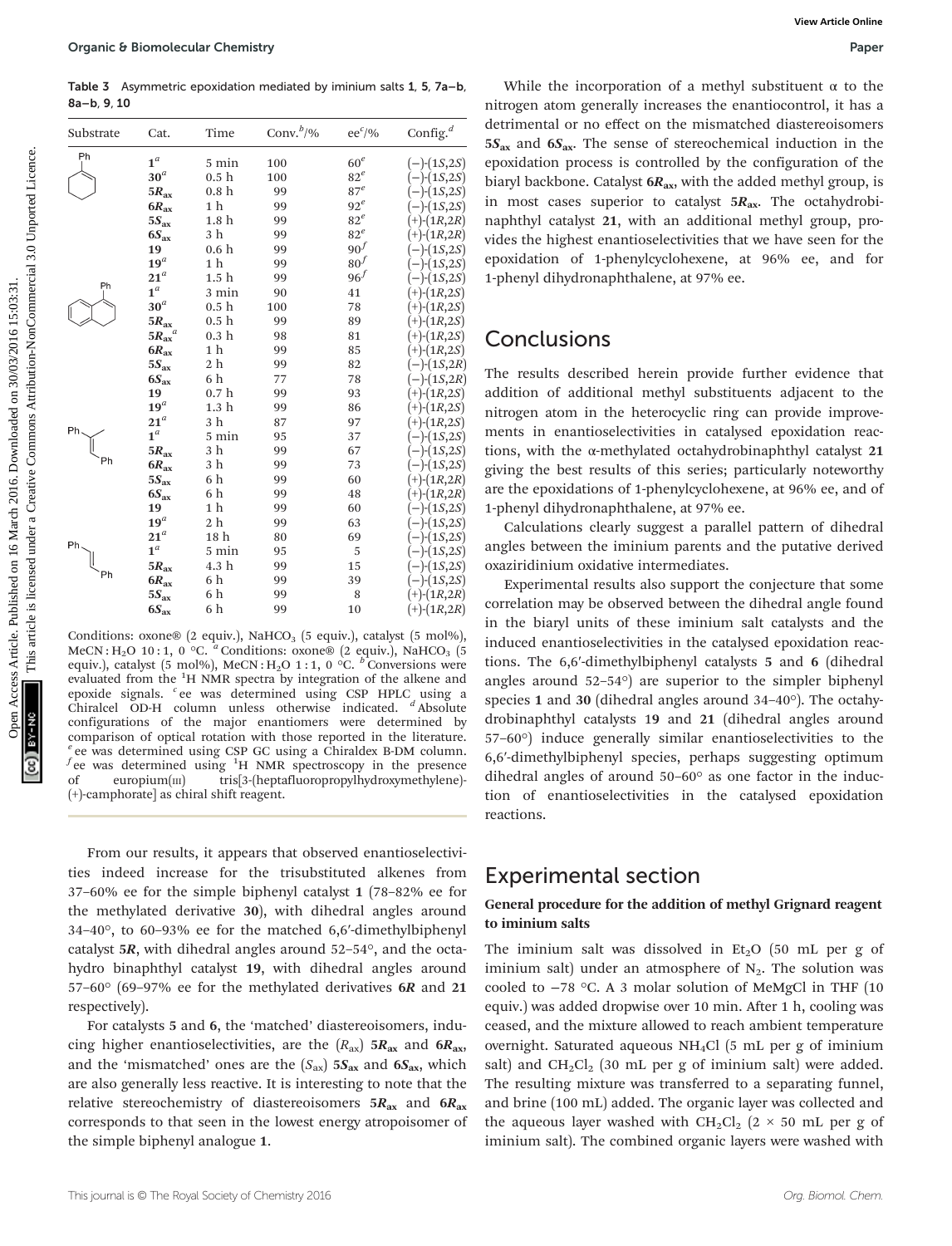#### Paper **Paper** Chemistry **Paper** Chemistry **Chemistry** *Chemistry* **Chemistry** *Chemistry**Chemistry**Chemistry**Chemistry**Chemistry**Chemistry**Chemistry**Chemistry**Chemistry**Chemistry**Chemistry**Chemistry*

water (2  $\times$  100 mL per g of iminium salt) and brine (2  $\times$ 100 mL per g of iminium salt). The organic fraction was dried over MgSO4, and evaporated to dryness under reduced pressure to yield the desired methyl azepines.

#### General procedure for the synthesis of iminium salts from the corresponding azepines

The azepine substrate was dissolved in  $CH_2Cl_2$  (30 mL per g of azepine), and NBS (1.1 equiv.) added. The resulting bright yellow solution was stirred for 30 min at room temperature, after which time the solvent was switched to EtOH. To the ethanolic solution was added NaBPh<sub>4</sub>  $(1.1 \text{ equiv.})$  in the minimum amount of MeCN with stirring, which caused the iminium salt to precipitate. The solvent was switched to  $CH<sub>2</sub>Cl<sub>2</sub>$  and the solution transferred to a separating funnel. The organic layer was washed with water  $(2 \times 60 \text{ mL per g of})$ azepine) and brine (30 mL per g of azepine). The crude product isolated after the removal of solvents was recrystallized from EtOH. The crystalline product was filtered off and washed with cold EtOH followed by  $Et<sub>2</sub>O$  and hexane. The isolated iminium salt was left to dry under reduced pressure in an oven at 60 °C overnight.

6,6'-Dimethylbiphenyl-2,2'-bis(carboxylic acid)  $(\pm)$ -8.<sup>4</sup> NaNO<sub>2</sub> (7.8 g, 0.11 mol) was added in one portion to an ice cold solution of 2-amino-3-methylbenzoic acid (17.0 g, 0.11 mol) in 2.45 M NaOH (60 mL). The mixture was stirred at 0  $\degree$ C until it became homogeneous. An ice-cooled 4 M aqueous solution of HCl (240 mL) was added to the solution at a rate such that the temperature remained below 5 °C. The resulting orange solution of the diazonium salt was stirred at 0 °C for 20 min.  $Cu<sub>2</sub>SO<sub>4</sub>·5H<sub>2</sub>O$  (24.0 g, 96 mmol) and water (75 mL) were added, and the resulting solution cooled in an ice-bath. When the solution had reached 5 °C, 30% w/v NH<sub>4</sub>OH solution (47.5 mL) was added in one portion. A freshly prepared solution of NH<sub>2</sub>OH, prepared from treatment of  $(NH_2OH) \cdot H_2SO_4$ (8.8 g, 53.5 mmol) with a 3 M ice-cold aqueous solution of NaOH (38 mL, 0.11 mol), was added to the resulting deep-blue solution. The solution was stirred for 20 min to cool to 0 °C. The diazonium salt prepared above was added to the copper solution in three equal portions of 50 mL. The temperature was maintained below 7 °C throughout the procedure. After the addition was complete, the resulting orange/red solution was heated under reflux for 30 min, and allowed to cool. After the red solution had attained ambient temperature, conc. HCl (37.5 mL) was added slowly and the mixture was allowed to stand overnight to provide for the complete precipitation of the product. The yellow/brown precipitate was removed by filtration using a Büchner funnel, washed with water and airdried. The crude material was stirred in boiling EtOH (200 mL); any remaining bright yellow solid was removed by filtration, leaving a clear brown filtrate. Crystallization of the bis(carboxylic acid)  $(\pm)$ -8 was induced by the addition of water to the filtrate to yield light brown crystals (8.4 g, 55%); m.p. 226–230 °C (dec.);  $\nu_{\text{max}}(\text{neat})/\text{cm}^{-1}$  2982, 2907, 2667, 2579, 1680, 1583, 1436, 1377, 1316, 1159, 962, 799, 768, 722;  $\delta_H$  (500 MHz;  $d_6$ -DMSO) 1.81 (6 H, s), 7.31 (2 H, t, J = 7.5 Hz),

7.44 (2 H, d,  $J = 7.5$  Hz), 7.71 (2 H, d,  $J = 7.5$  Hz), 12.28 (2 H, broad);  $\delta_c$  (125 MHz;  $d_6$ -DMSO) 19.8, 126.6, 127.3, 132.9, 136.0, 140.7, 168.1.

6,6′-Dimethyl-2,2′-bis(hydroxymethyl)biphenyl ( $\pm$ )-9.<sup>4</sup> Compound  $(\pm)$ -8 (2.20 g, 8.2 mmol) was dissolved in Et<sub>2</sub>O (30 mL) under a nitrogen atmosphere. The resulting pale yellow solution was cooled to 0  $\degree$ C, and LiAlH<sub>4</sub> (0.93 g, 24.5 mmol) added slowly at a rate that just maintained the effervescence. The resulting suspension was heated under reflux for 1 h, after which time the reaction mixture was allowed to cool to room temperature. Solid  $Na<sub>2</sub>SO<sub>4</sub>$  (6.0 g) was added to the suspension, which was cooled in an ice-bath and stirred for 5 min. Water (10 mL) was added dropwise to quench the excess LiAlH<sub>4</sub>. The mixture was stirred for 30 min, filtered through a layered pad of Celite and  $Na<sub>2</sub>SO<sub>4</sub>$ , and the colourless filtrate concentrated under reduced pressure to yield  $(\pm)$ -9 as a colourless crystalline solid  $(1.91 \text{ g}, 96\%)$ ;  $\nu_{\text{max}}(\text{neat})/\text{cm}^{-1}$  3254, 3064, 3017, 2935, 2880, 1679, 1592, 1458, 1378, 1239, 1211, 1163, 1028, 994, 902, 783, 760, 623; δ<sub>H</sub>  $(500 \text{ MHz}; \text{CDCl}_3)$  1.86 (6 H, s), 3.19 (2 H, s), 4.08 (2 H, d, J = 11.5 Hz), 4.24 (2 H, d,  $J = 11.5$  Hz), 7.24 (2 H, s,  $J = 7.5$  Hz), 7.29 (2 H, t,  $J = 7.5$  Hz), 7.34 (2 H, d,  $J = 7.5$  Hz);  $\delta_c$  (125 MHz; CDCl3) 20.2, 63.1, 127.6, 128.0, 129.9, 136.1, 138.3, 138.5; m/z (HNES) found for  $[C_{16}H_{18}O_2 + Na]^+$  265.1200;  $[M + Na]^+$ requires 265.1199. Paper<br>
Versine Between Access Article 2 × 7.41 (3 H, d,  $j$  - 7.5 Hz), 7.71 (2 H, d,  $j$  - 7.5 Hz), 328 (3 H<br>
10 on the paper in common access Article is licensed under a consider the space of involved the density of the<br>

6,6′-Dimethyl-1,1′-biphenyl-2,2′-bis(carboxaldehyde)  $(\pm)$ -7.<sup>29</sup> PCC (1.33 g, 62.0 mmol) was added in one portion to a solution of  $(\pm)$ -9 (0.50 g, 20.7 mmol) in CH<sub>2</sub>Cl<sub>2</sub> (20 mL), producing a dark-orange solution. The solution was stirred vigorously for 3 h at room temperature. Et<sub>2</sub>O (20 mL) and a spatula of Celite was added to the resulting black mixture, which was stirred for a further 30 min. The reaction mixture was filtered through a layered pad of Celite and silica gel. Solvents were removed under reduced pressure to yield compound  $(\pm)$ -7 as a colourless crystalline solid (0.43 g, 87%); m.p. 108–110 °C;  $\delta_H$  (500 MHz; CDCl<sub>3</sub>) 1.98 (6 H, s), 7.50 (2 H, t, J = 7.5 Hz), 7.59  $(2 H, d, J = 7.5 Hz)$ , 7.91  $(2 H, d, J = 7.5 Hz)$ , 9.60  $(2 H, s)$ ;  $\delta_C$  (125 MHz; CDCl<sub>3</sub>) 19.7, 126.4, 128.6, 134.5, 135.9, 137.6, 140.0, 191.4;  $m/z$  (HNES) found for  $[C_{16}H_{14}O_2 + NH_4]^+$ : 256.1333;  $[M + NH<sub>4</sub>]<sup>+</sup>$  requires 256.1332.

(+)-(R)-6-((4S,5S)-2,2-Dimethyl-4-phenyl-1,3-dioxan-5-yl)-1,11 dimethyl-6,7-dihydro-5H-dibenzo[c,e]azepine  $10R_{ax}$  and  $(+)$ - $(S)$ -6-((4S,5S)-2,2-dimethyl-4-phenyl-1,3-dioxan-5-yl)-1,11-dimethyl-6,7-dihydro-5H-dibenzo[c,e]azepine  $10S_{\text{ax}}$ . Amine 4 (2.70 g, 12.9 mmol) was added to a solution of  $(\pm)$ -7 (2.81 g, 11.8 mmol) in MeOH (160 mL). After stirring for 5 min, NaBH3CN (1.62 g, 25.8 mmol) and glacial acetic acid (1 mL) were added. The solution was stirred for 24 h at room temperature. A 1 M aqueous solution of NaOH (20 mL) was added, followed by  $Et<sub>2</sub>O$  (100 mL). The organic layer was collected, and the aqueous layer extracted with  $Et<sub>2</sub>O$  (2 × 30 mL). The organic fractions were combined, washed with brine, and dried over  $Na<sub>2</sub>SO<sub>4</sub>$ . The solvents were removed under reduced pressure to yield a crude oil that was purified by flash column chromatography, eluting with light petroleum/EtOAc (10 : 1), buffered with 2% TEA, to give the desired compound as a mixture of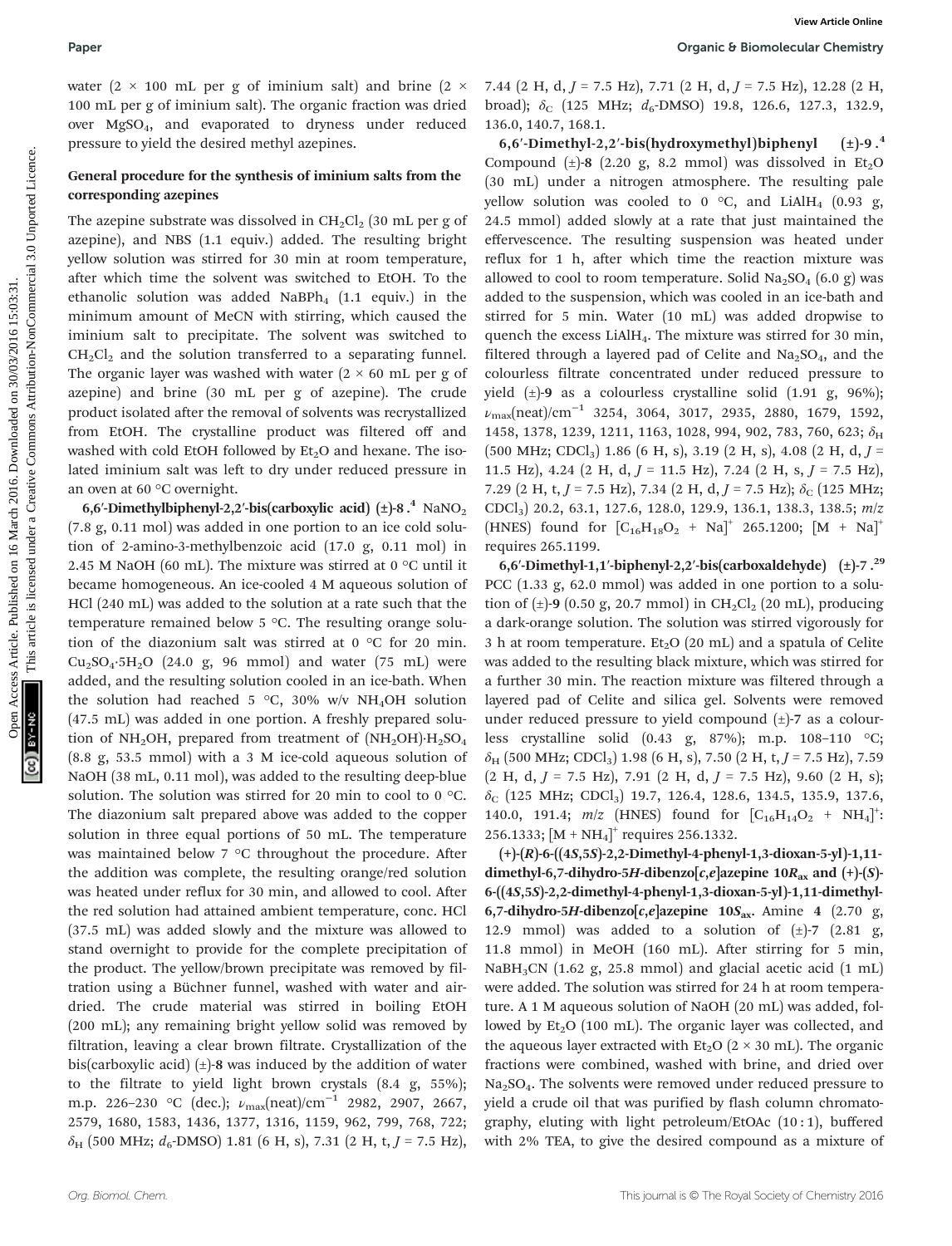diastereoisomers [First eluting  $10R_{ax}$  as a colourless crystalline solid (1.18 g, 49%); and second eluting  $10S_{ax}$  as a colourless foam (0.62 g, 26%)].

First eluting amine  $10R_{ax}$ :  $\left[\alpha\right]_D$  +54.9 (c = 0.97, CDCl<sub>3</sub>); νmax(neat)/cm<sup>−</sup><sup>1</sup> 2990, 2934, 2860, 1452, 1378, 1308, 1263, 1236, 1200, 1172, 1150, 1075, 1027 953, 852, 787, 749, 727, 698;  $\delta_H$  (400 MHz; CDCl<sub>3</sub>) 1.58 (3 H, s), 1.64 (3 H, s), 2.11 (6 H, s), 2.65 (1 H, d,  $J = 1.9$  Hz), 3.16 (2 H, d,  $J = 12.1$  Hz), 3.67 (2 H, d,  $J = 12.1$  Hz), 4.12-4.21 (2 H, m), 5.10 (1 H, d,  $J = 3.1$  Hz), 6.98–7.02 (2 H, m), 7.14–7.18 (4 H, m), 7.24–7.36 (5 H, m);  $\delta_c$  (100 MHz; CDCl<sub>3</sub>) 19.3, 20.0, 29.9, 53.2, 60.1, 61.9, 75.3, 99.3, 126.4, 126.7, 126.9, 127.5, 127.8, 129.0, 135.4, 136.7, 138.6, 140.5;  $m/z$  found for  $[C_{28}H_{31}NO_2 + H]^+$  414.2431;  $[M + H]^{+}$  requires 414.2428.

Second eluting amine  $10S_{ax}$ :  $\left[\alpha\right]_D$  +121.0 ( $c = 1.07$ , CDCl<sub>3</sub>);  $\nu_{\text{max}}$ (neat)/cm<sup>-1</sup> 2990, 2939, 2859, 1497, 1452, 1378, 1332, 1263, 1236, 1198, 1168, 1140, 1076 1024, 1001, 952, 853, 787, 750, 722, 697, 665; δ<sub>H</sub> (400 MHz; CDCl<sub>3</sub>) 1.46 (3 H, s), 1.49 (3 H, s), 2.12 (6 H, s), 3.01 (1 H, br), 3.31 (2 H, d,  $J = 12.5$  Hz), 3.46 (2 H, d,  $J = 12.4$  Hz), 3.92 (1 H, d,  $J = 12.4$  Hz), 4.13 (1 H, d,  $J = 12.4$  Hz), 5.13 (1 H, d,  $J = 3.0$  Hz), 6.80–7.02 (2 H, m), 7.16–7.27 (4 H, m), 7.33 (2 H, t,  $J = 7.6$  Hz), 7.45 (2 H, d,  $J = 7.6$ Hz);  $m/z$  found for  $[C_{28}H_{31}NO_2 + H]^+$ : 414.2425;  $[M + H]^+$ requires 414.2428.

(−)-(Ra)-6-((4S,5S)-2,2-Dimethyl-4-phenyl-1,3-dioxan-5-yl)-1,11 dimethyl-5H-dibenzo[c,e]azepin-6-ium tetraphenylborate  $5R_{ax}$ . Prepared according to the general procedure from  $10R_{ax}$ (1.10 g, 2.66 mmol). The title compound  $5R_{ax}$  was isolated as a fine yellow powder (1.18 g, 61%).  $[\alpha]_D^{20}$  –190.5 ( $c = 1.01$ , MeCN);  $\nu_{\text{max}}(\text{neat})/\text{cm}^{-1}$  3055, 3002, 2161, 2041, 1976, 1629, 1580, 1478, 1450, 1426, 1382, 1350, 1263, 1238, 1202, 1164, 1107, 1031, 955, 847, 790, 730, 664, 611;  $\delta_H$  (400 MHz; DMSO-d<sub>6</sub>) 1.70 (3 H, s), 1.71 (3 H, s), 1.94 (3 H, s), 2.18 (3 H, s), 3.96 (1 H, d,  $J = 12.7$  Hz),  $4.17$  (1 H, d,  $J = 13.7$  Hz),  $4.53$  (1 H, s),  $4.62$  $(1 H, dd, J = 13.7 Hz, 2.9 Hz)$ , 5.55  $(1 H, br, ArCH<sub>2</sub>N)$ , 5.82  $(1 H,$  $d, J = 2.5$  Hz), 6.79 (4 H, t,  $J = 7.1$  Hz), 6.92 (8 H, t,  $J = 7.3$  Hz), 7.10–7.29 (14 H, m), 7.36 (1 H, d,  $J = 7.9$  Hz), 7.41–7.48 (2 H, m), 7.53 (1 H, t,  $J = 7.8$  Hz), 7.71 (1 H, d,  $J = 7.6$  Hz), 8.92 (1 H, s);  $\delta_C$ (100 MHz; DMSO-d6) 19.3, 20.2, 29.9, 56.2, 61.2, 66.5, 71.3, 100.8, 122.2, 125.5, 125.8, 125.9, 128.37, 128.38, 128.42, 129.1, 129.7, 132.2, 136.2, 137.1, 138.3, 139.0, 139.9, 164.0; m/z found for  $\left[C_{28}H_{30}NO_{2}\right]^{+}$  412.2273, iminium cation requires 412.2271.

 $(+)$ - $(S_a)$ -6- $((4S,5S)$ -2,2-Dimethyl-4-phenyl- $[1,3]$ dioxan-5-yl $)$ -1,11dimethyl-5H-dibenzo $[c,e]$  azepinium tetraphenylborate 5S<sub>ax</sub>. Prepared according to the general procedure from  $10S_{ax}$ (0.56 g, 1.35 mmol). The title compound  $5S_{ax}$  was isolated as a yellow solid (0.83 g, 83%).  $[\alpha]_{\rm D}^{20}$  +329.8 ( $c$  = 0.98, MeCN);  $\nu_{\text{max}}$ (neat)/cm<sup>-1</sup> 3059, 2989, 2161, 1977, 1623, 1578, 1559, 1427, 1381, 1359, 1308, 1263, 1239, 1168, 1122, 1086, 1069, 1031, 1000, 969, 43, 783, 728, 664, 608;  $\delta_H$  (400 MHz; DMSO $d_6$ ) 1.72 (3 H, s), 1.75 (3 H, s), 2.03 (3 H, s), 2.23 (3 H, s), 3.83  $(1 H, d, J = 13.2 Hz)$ , 4.19  $(1 H, d, J = 13.7 Hz)$ , 4.70  $(1 H, dd, J = 14.75 Hz)$ 13.8 Hz, 3.9 Hz), 4.83 (1 H, s), 4.97 (1 H, d,  $J = 13.5$  Hz), 5.85  $(1 H, d, J = 2.9 Hz)$ , 6.84  $(4 H, t, J = 7.2 Hz)$ , 6.98  $(8 H, t, J = 7.4$ Hz), 7.10–7.19 (5 H, m), 7.21–7.29 (8 H, m), 7.42 (1 H, d,  $J = 8.0$ Hz), 7.49 (1 H, t,  $J = 7.5$  Hz), 7.55 (1 H, d,  $J = 8.0$  Hz), 7.64 (1 H,

t,  $J = 7.7$  Hz), 7.71–7.76 (2 H, m), 9.17 (1 H, s);  $\delta$ <sub>C</sub> (125 MHz; acetone-d<sub>6</sub>) 17.9, 19.1, 19.2, 59.4, 62.1, 67.0, 71.4, 100.8, 121.3, 125.1 (q,  $J = 2.8$  Hz), 125.5, 126.1, 128.1, 128.3, 128.68, 128.74, 129.0, 130.6, 132.1, 134.2, 136.1, 136.2 (q, J = 1.3 Hz), 137.16, 137.18, 138.4, 139.3, 140.2, 163.5, 163.9, 164.3, 164.7, 171.2;  $m/z$  found for  $\left[C_{28}H_{30}NO_2\right]^+$  412.2268; iminium cation requires 412.2271.

 $(5R,11bR<sub>a</sub>)-6-((4S,5S)-2,2-Dimethyl-4-phenyl-1,3-dioxan-5-yl)$ 1,5,11-trimethyl-6,7-dihydro-5H-dibenzo $[c,e]$ azepine 11 $R_{ax}$ . Prepared according to the general procedure from  $5R_{ax}$  (0.60 g, 1.45 mmol). The title compound  $11R_{ax}$  was isolated as a colourless foam (0.34 g, 94%).  $\nu_{\text{max}}(\text{neat})/\text{cm}^{-1}$  3059, 2991, 2921, 2859, 1593, 1497, 1452, 1378, 1342, 1265, 1239, 1201, 1156, 1079, 1029, 955, 910, 885, 853, 787, 744, 700;  $\delta_{H}$  (400 MHz; CDCl<sub>3</sub>) 0.21 (3 H, d,  $J = 7.2$  Hz), 1.56 (3 H, s), 1.63 (3 H, s), 2.07  $(3 H, s)$ , 2.13  $(3 H, s)$ , 2.91  $(1 H, dd, J = 6.0 Hz, 3.9 Hz)$ , 3.35  $(1 H, d, J = 11.4 Hz)$ , 3.52  $(1 H, d, J = 11.4 Hz)$ , 4.08  $(1 H, dd, J = 11.4 Hz)$ 12.3 Hz, 2.1 Hz), 4.22 (1 H, dd, J = 12.0 Hz, 4.0 Hz), 4.33 (1 H,  $q, J = 7.0$  Hz), 5.15 (1 H, d,  $J = 3.5$  Hz), 6.81 (1 H, t,  $J = 4.4$  Hz), 6.86 (1 H, dd,  $J = 6.7$  Hz, 2.0 Hz), 7.09-7.15 (4 H, m), 7.20-7.38  $(5 H, m); \delta_C (100 MHz; CDCl<sub>3</sub>)$  19.2, 19.3, 19.4, 21.0, 29.1, 54.0, 59.7, 60.0, 63.2, 74.2, 99.3, 126.0, 126.4, 126.6, 126.8, 127.4, 127.6, 128.5, 128.7, 135.9, 136.9, 138.9, 139.2, 140.3, 141.3; m/z (HNES) found for  $[C_{29}H_{33}NO_2 + H]^+$  428.2582;  $[M + H]^+$ requires 428.2584. Open C B 60molecular Chemistry<br>
where the compact of  $\sqrt{2}$  are a colorization and the compact of  $\sqrt{2}$  are a creative is licensed under a creative is licensed under a creative in  $\sqrt{2}$  and  $\sqrt{2}$  and  $\sqrt{2}$  and

(5S,11bSa)-6-((4S,5S)-2,2-Dimethyl-4-phenyl-1,3-dioxan-5-yl)- 1,5,11-trimethyl-6,7-dihydro-5H-dibenzo $[c,e]$ azepine 11 $S_{ax}$ . Prepared according to the general procedure from  $5S_{ax}$  (0.40 g, 0.97 mmol). The title compound  $11S_{ax}$  was isolated as a colourless foam (0.23 g, 99%).  $\nu_{\text{max}}$ (neat)/cm<sup>-1</sup> 3059, 2991, 2921, 2859, 1593, 1497, 1452, 1378, 1342, 1265, 1239, 1201, 1156, 1079, 1029, 955, 910, 885, 853, 787, 744, 700;  $\delta_{H}$  (400 MHz; CDCl3) 0.14 (3 H, d), 1.47 (3 H, s), 1.50 (3 H, s), 2.05 (3 H, s), 2.14 (3 H, s), 3.02 (1 H, dd,  $J = 6.5$  Hz, 4.1 Hz), 3.31 (1 H, d,  $J =$ 11.3 Hz), 3.63 (1 H, q,  $J = 7.1$  Hz), 3.90 (1 H, d,  $J = 11.3$  Hz), 4.01 (1 H, dd,  $J = 12.3$  Hz, 2.4 Hz), 4.15 (1 H, dd,  $J = 12.3$  Hz, 4.0 Hz), 5.20 (1 H, d,  $J = 4.2$  Hz), 6.65-6.71 (1 H, m), 6.95 (1 H, dd,  $J = 6.6$  Hz, 2.1 Hz), 7.02-7.07 (2 H, m), 7.15-7.24 (3 H, m), 7.32 (2 H, t,  $J = 7.7$  Hz), 7.46 (2 H, t,  $J = 7.1$  Hz);  $\delta_c$  (125 MHz; chloroform-d) 19.4, 19.5, 19.6, 22.3, 29.0, 50.9, 62.2, 63.1, 67.0, 73.7, 99.0, 126.0, 126.5, 126.57, 126.63, 127.2, 127.4, 127.6, 128.5, 128.9, 135.4, 136.3, 136.6, 138.1, 138.9, 140.0, 140.8; m/z  $(HNES)$  found for  $[C_{29}H_{33}NO_2 + H]^+$ : 428.2579;  $[M + H]^+$ requires 428.2584.

(−)-(5R,11bRa)-6-((4S,5S)-2,2-Dimethyl-4-phenyl-1,3-dioxan-5 yl)-1,5,11-trimethyl-5H-dibenzo[c,e]azepin-6-ium tetraphenyl**borate**  $6R_{ax}$ **.** Prepared according to the general procedure from 11 $R_{\text{ax}}$  (0.34 g, 0.81 mmol). The title compound  $6R_{\text{ax}}$  was isolated as a yellow powder (0.18 g, 30%).  $[\alpha]_D^{20}$  –167.2 (c = 1.00, MeCN);  $\nu_{MAX}(neat)/cm^{-1}$  3053, 2986, 1632, 1579, 1559, 1540, 1478, 1425, 1379, 1298, 1262, 1239, 1201, 1165, 1107, 1085, 1045, 1032;  $\delta_H$  (400 MHz; DMSO) 0.78 (3 H, br), 1.68 (3 H, s), 1.70 (3 H, s), 1.90 (3 H, s), 2.16 (3 H, s), 4.26 (1 H, d,  $J = 13.2$ Hz), 4.63–4.68 (2 H, m), 5.76 (1 H, br), 5.82 (1 H, s), 6.79 (4 H, t,  $J = 7.2$  Hz), 6.92 (8 H, t,  $J = 7.4$  Hz), 7.10-7.25 (14 H, m), 7.32–7.40 (2 H, m), 7.59 (1 H, br), 7.71–7.74 (1 H, m), 9.20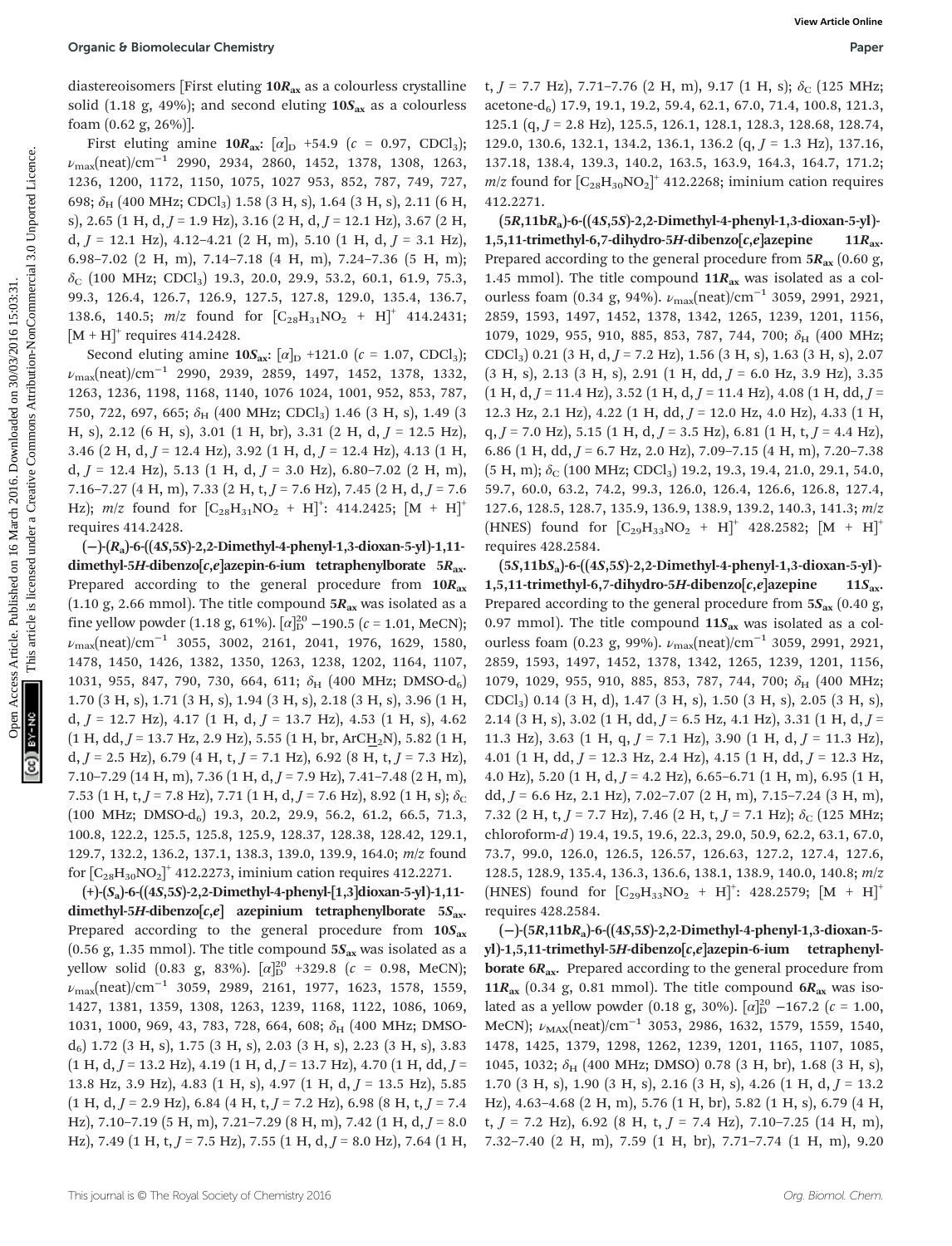$(1 H, s); \delta_C (100 MHz; DMSO)$  14.9, 19.3, 19.9, 20.0, 29.9, 62.0, 65.9, 67.4, 70.8, 101.0, 122.2, 125.2, 125.9, 126.5, 127.5, 128.3, 128.7, 128.8, 129.7, 131.1, 132.0, 132.1, 136.2, 136.4, 137.7, 138.8, 139.2, 140.2, 164.0;  $m/z$  found for  $[C_{29}H_{32}NO_2]$ <sup>+</sup>: 426.2435, iminium cation requires 426.2428.

(+)-(5S,11bSa)-6-((4S,5S)-2,2-Dimethyl-4-phenyl-1,3-dioxan-5 yl)-1,5,11-trimethyl-5H-dibenzo[c,e]azepin-6-ium tetraphenyl**borate**  $6S_{ax}$ **.** Prepared according to the general procedure from 11 $S_{\text{ax}}$  (0.25 g, 0.58 mmol). The title compound  $6S_{\text{ax}}$  was isolated as a pale yellow powder (0.14 g, 32%).  $[\alpha]_{\rm D}^{20}$  +310.0 ( $c$  = 1.00, MeCN);  $\nu_{\text{max}}(\text{neat})/\text{cm}^{-1}$  3055, 2999, 1625, 1580, 1562, 1478, 1452, 1427, 1383, 1306, 1262, 1202, 1166, 1112, 1085, 1032, 952, 844, 789, 748, 734, 666, 611; δH (400 MHz; DMSO) 0.65 (3 H, d,  $J = 7.2$  Hz), 1.67 (6 H, s), 1.96 (3 H, s), 2.13 (3 H, s), 4.15 (1 H, d,  $J = 14.3$  Hz), 4.65-4.69 (2 H, m), 5.76 (1 H, q,  $J = 7.3$  Hz), 5.85 (1 H, s), 6.79 (4 H, t,  $J = 7.2$  Hz), 6.92 (8 H, t,  $J = 7.4$  Hz),  $7.04 - 7.22$  (13 H, m),  $7.38$  (1 H,  $J = 7.4$  Hz), 7.42-7.52 (2 H, m), 7.59 (1 H, t,  $J = 7.7$  Hz), 7.72 (2 H, t,  $J = 7.7$ Hz), 8.98 (1 H, s);  $\delta_C$  (100 MHz;  $d_6$ -DMSO) 14.4, 19.3, 19.9, 20.0, 30.0, 61.6, 68.1, 68.4, 71.8, 101.0, 122.2, 125.9, 126.0, 127.65, 127.70, 128.4, 128.6, 128.9, 129.5, 132.1, 132.3, 132.5, 136.17, 136.18, 136.5, 137.9, 139.0, 139.3, 140.1, 141.1, 164.0, 170.7;  $m/z$  found for  $[C_{29}H_{32}NO_2]^+$  426.2424; iminium cation requires 426.2428.

(−)-(Ra)-5,5′,6,6′,7,7′,8,8′-Octahydro-1,1′-binaphthyl-2,2′-diol 13.<sup>29</sup>  $(R_a)$ -Binol (3.00 g, 11.5 mmol) was divided equally between three test tubes each containing Pd/C 10% w/w (0.20 g). Glacial acetic acid (4.0 mL) was added to each of the test tubes and mixed. The tubes were then placed in a hydrogenation apparatus, and were charged and evacuated with  $H_2$ twice. The pressure was increased to 50 bar and the reaction mixtures stirred at ambient temperature. The reactions were monitored over 10 days. The combined mixture was filtered through celite and washed through with  $CHCl<sub>3</sub>$ . The organic filtrate was washed with saturated aqueous NaHCO<sub>3</sub> (1  $\times$ 50 mL), water ( $2 \times 50$  mL), and brine ( $1 \times 50$  mL). The organic layer was dried over MgSO<sub>4</sub> and solvents were removed under reduced pressure to yield a colourless solid. Column chromatography was performed, eluting with light petroleum ether/ EtOAc  $(4:1)$ , to yield compound 13 as a colourless solid which was crystallized from hexane to give fine colourless needles (1.63 g, 52%);  $\lbrack \alpha \rbrack^{20}$  –42.6 (c = 1.06, CHCl<sub>3</sub>), lit.<sup>29</sup>  $\lbrack \alpha \rbrack^{20}$  –42.5 (c = 1.00, CHCl<sub>3</sub>);  $\nu_{\text{max}}(\text{neat})/\text{cm}^{-1}$  3475, 3381, 2929, 2856, 1587, 1472, 1333, 1287, 1248, 1195, 1152, 936, 828, 812, 726;  $\delta_H$  (300 MHz; CDCl<sub>3</sub>) 1.63-1.78 (8 H, m), 2.16 (2 H, dt, J = 17.0) Hz, 6.0 Hz), 2.29 (2 H, dt,  $J = 17.0$  Hz, 6.1 Hz), 2.75 (4 H, t,  $J =$ 6.2 Hz), 4.56 (2 H, br), 6.83 (2 H, d,  $J = 8.4$  Hz), 7.07 (2 H, d,  $J =$ 8.3 Hz);  $\delta_C$  (75 MHz; CDCl<sub>3</sub>) 22.8, 22.9, 27.0, 29.1, 113.0, 118.8, 130.2, 131.1, 137.2, 151.5.

(−)-(Ra)-2,2′-Trifluoromethanesulfonyloxy-5,5′6,6′7,7′,8,8′-octahydro-1,1′-binaphthyl 14.<sup>28</sup> Compound 13 (10.0 g, 34 mmol) was dissolved in  $CH_2Cl_2$  (250 mL) in a flame-dried flask under an atmosphere of  $N_2$ . The vessel was cooled to −30 °C. DMAP (1.66 g, 13.6 mmol), 2,6-lutidine (11.9 mL, 102 mmol) and  $Tf<sub>2</sub>O$  (17.2 mL, 102 mmol) were added to the solution and the mixture stirred for 10 min, and allowed to reach room tem-

perature overnight. Silica gel was added to the dark brown solution, and the mixture stirred for 20 min. The solvents were removed under reduced pressure. The residue was transferred to a sintered glass funnel containing a layer of silica gel and washed with hexane until the product had eluted. The solvent was removed under reduced pressure to yield compound 14 as a colourless crystalline solid (28.01 g, 99%); m.p. 119–121 °C;  $[\alpha]_{\text{D}}^{20}$  -259.6 (c = 1.03, CHCl<sub>3</sub>), lit.<sup>28</sup>  $[\alpha]_{\text{D}}^{20}$  -260.3 (c = 1.00, CHCl<sub>3</sub>);  $\nu_{\text{max}}(\text{neat})/\text{cm}^{-1}$ ; 2947, 2870, 2836, 1476, 1464, 1451, 1410, 1249, 1202, 1182, 1138, 1048, 926, 872, 926, 872, 853, 834, 806, 763, 699, 644;  $\delta_H$  (300 MHz; CDCl<sub>3</sub>) 1.75 (8 H, m), 2.28 (2 H, dt,  $J = 6.0$  Hz, 17.4 Hz), 2.43 (2 H, dt,  $J = 6.0$ , 17.7 Hz), 2.86 (4 H, t,  $J = 6.0$  Hz), 7.16 (2 H, d,  $J = 8.6$  Hz), 7.23 (2 H, d,  $J = 8.6$  Hz);  $\delta_C$  (75 MHz; CDCl<sub>3</sub>) 22.2, 22.3, 27.4, 29.3, 118.1, 118.2 (q,  $J = 322$  Hz), 127.1, 130.9, 138.3, 139.3, 144.8.

(−)-(Ra)-5,5′,6,6′,7,7′,8,8′-Octahydro-1,1′-binaphthyl-2,2′-bis- (carboxylate)  $15.^{28}$  DMSO (90 mL), MeOH (36.0 mL, 1.56 mol) and Hünig's base (13.4 mL, 137 mmol) were added to 14  $(1.50 \text{ g}, 17.9 \text{ mmol})$ ,  $Pd(OAc)_2$   $(0.61 \text{ g}, 4.7 \text{ mmol})$  and dppp (1.11 g, 4.70 mmol) under an argon atmosphere. The vessel was sealed with a gas manifold and pressurised with CO (g) at 2 bar followed by evacuation of the atmosphere until the orange solution just began to boil. The cycle was repeated five times. During the cycles, the solution turned to opaque black. The vessel was heated to 80 °C and maintained at a pressure of 2.4 atm. of CO for 48 h. The reaction mixture was transferred to a round-bottomed flask, and solvents were removed under reduced pressure to yield an oily residue. This crude residue was purified by column chromatography, eluting with light petroleum/EtOAc (5 : 1). Compound 15 was obtained as a colourless crystalline solid (5.9 g, 88%); m.p. = 99-105 °C;  $[\alpha]_{\text{D}}^{20}$  –2.1 (c = 0.96, CHCl<sub>3</sub>), lit.<sup>28</sup>  $[\alpha]_{\text{D}}^{20}$  –1.9 (c = 1.00, CHCl<sub>3</sub>); νmax(neat)/cm<sup>−</sup><sup>1</sup> 2926, 2853, 1718, 1588, 1430, 1400, 1289, 1251, 1186, 1164, 1124, 1066, 1050, 878, 861, 832, 771, 749;  $\delta_H$  (300 MHz; CDCl<sub>3</sub>) 1.69 (8 H, m), 1.99 (2 H, dt, J = 5.9 Hz, 17.0 Hz), 2.18 (2 H, dt,  $J = 6.4$  Hz, 17.2 Hz), 2.86 (4 H, m), 3.57 (6 H, s), 7.13 (2 H, d,  $J = 8.1$  Hz), 7.76 (2 H, d,  $J = 8.1$  Hz);  $\delta$ <sub>C</sub> (75 MHz; CDCl3) 22.4, 23.0, 27.2, 30.2, 51.5, 126.6, 127.1, 128.0, 135.4, 141.7, 141.9, 167.6. Paper<br>
(1 H, si;  $\delta_1$  (100 MHz; DM30) 113, 13.3, 13.9, 20.0, 33.9, 42.0, 12march corrulate. Since a sided on ite fact knows<br>
15%,  $\delta_2$ ,  $\delta_3$ ,  $\delta_4$ ,  $\delta_1$ ,  $\delta_2$ ,  $\delta_3$ ,  $\delta_4$ ,  $\delta_5$ ,  $\delta_4$ ,  $\delta_5$ ,  $\delta_6$ ,

> (−)-(Ra)-5,5′,6,6′,7,7′,8,8′-Octahydro-1,1′-binaphthyl-2,2′ **dimethanol 12.**<sup>21</sup> A suspension of LiAlH<sub>4</sub> (0.30 g, 7.94 mmol) in  $Et<sub>2</sub>O$  (50 mL) under a nitrogen atmosphere was cooled to 0 °C. Compound 15 (1.50 g, 3.97 mmol) was added slowly. After the effervescence had ceased, the reaction mixture was heated under reflux for 30 min. The mixture was cooled in an ice bath.  $\text{Na}_2\text{SO}_4$  (1.50 g) and Celite were added in one portion and stirred for 10 min followed by the dropwise addition of water (2.0 mL). After 30 min, the mixture was filtered through a pad of Celite and  $Na<sub>2</sub>SO<sub>4</sub>$ , and washed though with Et<sub>2</sub>O. The solvents were removed under reduced pressure to yield compound 12 as a colourless foam (1.24 g, 99%);  $[\alpha]_D^{20}$  -39.1  $(c = 0.96, \text{ MeOH})$ , lit.<sup>21</sup>  $[\alpha]_D^{20}$  –39.0  $(c = 1.01, \text{ MeOH})$ ;  $\nu_{\text{max}}(\text{neat})$  $\text{cm}^{-1}$  3257, 2923, 2853, 1594, 1433, 1231, 1061, 1005, 899, 815, 740;  $\delta_H$  (300 MHz; CDCl<sub>3</sub>) 1.69 (8 H, m), 2.02 (4 H, m), 2.82  $(4 H, t, J = 8.8 Hz)$ , 2.92  $(2 H, s)$ , 4.02  $(2 H, d, J = 12.0 Hz)$ , 4.21  $(2 \text{ H}, \text{ d}, J = 12.0 \text{ Hz})$ , 7.11  $(2 \text{ H}, \text{ d}, J = 8.8 \text{ Hz})$ , 7.24  $(2 \text{ H}, \text{ d}, J =$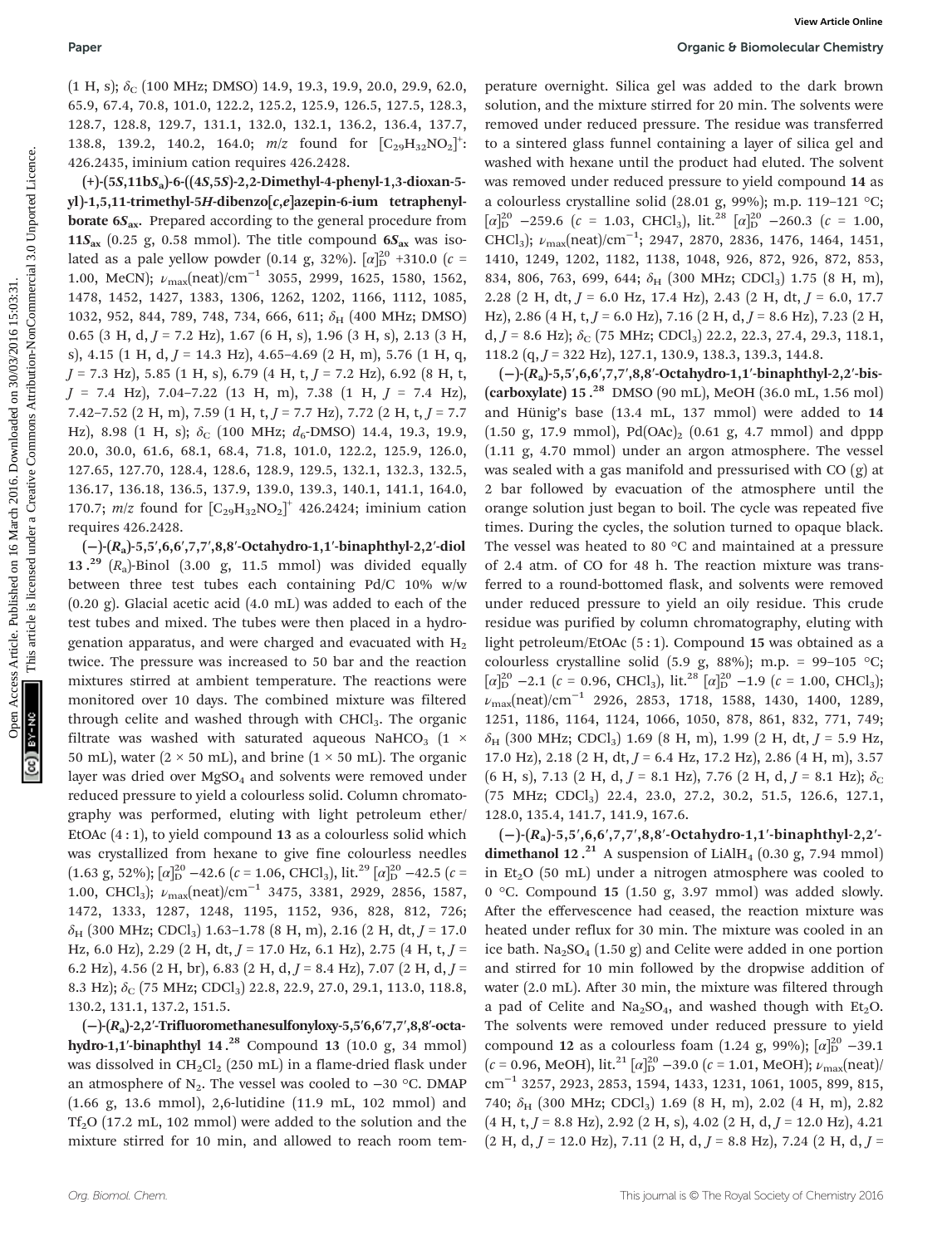8.8 Hz);  $\delta_c$  (75 MHz; CDCl<sub>3</sub>) 22.7, 23.2, 27.6, 29.8, 62.9, 127.2, 128.9, 134.8, 135.7, 137.6, 138.3.

(+)-(Ra)-5,5′,6,6′,7,7′,8,8′-Octahydro-1,1′-binaphthyl-2,2′-bis- (carbaldehyde)  $16.^{21}$  Compound  $12$  (0.11 g, 0.34 mmol) was dissolved in  $CH_2Cl_2$  (20 mL), and PCC (0.22 g, 1.02 mmol) added in one portion. The resulting dark orange solution was stirred for 2 h, and celite added followed by  $Et<sub>2</sub>O$  (20 mL). The mixture was stirred for 30 min and filtered through a layered pad of silica gel and Celite. The desired compound was eluted with  $Et<sub>2</sub>O$ . Solvents were then removed to furnish compound 16 as a colourless crystalline solid (0.11 g, 99%); m.p. 129–131 °C;  $[\alpha]_D^{20}$  +110.4 ( $c$  = 0.83, CHCl<sub>3</sub>), lit.<sup>21</sup>  $[\alpha]_D^{20}$  +108.5 ( $c$  = 1.00, CHCl<sub>3</sub>);  $\nu_{\text{max}}(\text{neat})/\text{cm}^{-1}$  2931, 2851, 2747, 1688, 1672, 1582, 1441, 1383, 1315, 1292, 1268, 1246, 1230, 1162, 1125, 996, 968, 943, 913, 897, 836, 811, 760; δ<sub>H</sub> (300 MHz; CDCl<sub>3</sub>) 1.73 (8 H, m), 2.15 (4 H, m), 2.91 (4 H, t, J = 6.1 Hz), 7.29 (2 H, d,  $J = 8.1$  Hz), 7.82 (2 H, d,  $J = 8.1$  Hz), 9.51 (2 H, s);  $\delta_C$  (75 MHz; CDCl<sub>3</sub>) 22.2, 22.7, 27.4, 30.4, 125.1, 129.8, 132.4, 136.2, 140.7, 145.2, 191.5.

 $(R_a)$ -5,5',6,6',7,7',8,8'-Octahydro-1,1'-binaphthyl-2,2'-bis-(bromomethyl)  $18.^{27}$  Compound  $12$  (2.03 g, 6.3 mmol) was dissolved in toluene (60 mL) under an atmosphere of  $N_2$ , and pyridine (0.05 mL, 0.7 mmol) added. Tribromophosphine (1.78 mL, 18.9 mmol) was added dropwise. After the addition was complete, the mixture was heated at 60 °C for 3 h. After cooling, water (50 mL) was added, and the resulting biphasic mixture transferred to a separating funnel. The organic layer was isolated and washed with saturated aqueous  $NaHCO<sub>3</sub>$ (20 mL). The organic layers were dried over  $MgSO<sub>4</sub>$  and decolourized with a spatula of carbon black, and filtered. The solvents were removed under reduced pressure to yield compound 18 as a colourless powder (2.79 g, 99%);  $[\alpha]_{\text{D}}^{20}$  +34.3 ( $c$  = 2.05, CHCl<sub>3</sub>), lit.<sup>27</sup>  $[\alpha]_D^{20}$  +36.5 ( $c = 1.00$ , CH<sub>2</sub>Cl<sub>2</sub>);  $\nu_{\text{max}}(\text{neat})$ cm−<sup>1</sup> 2920, 2851, 1592, 1457, 1376, 1235, 1204, 928, 862, 831, 814, 759, 723, 623;  $\delta_H$  (300 MHz; CDCl<sub>3</sub>) 1.71 (8 H, m), 2.07 (2) H, dt,  $J = 6.4$  Hz, 17.6 Hz), 2.34 (2 H, dt,  $J = 5.5$  Hz, 17.0 Hz), 2.83 (4 H, t,  $J = 5.9$  Hz), 4.10 (2 H, d,  $J = 9.9$  Hz), 4.15 (2 H, d,  $J = 10.0$  Hz), 7.14 (2 H, d,  $J = 7.9$  Hz), 7.33 (2 H, d,  $J = 7.9$  Hz);  $\delta_C$  (75 MHz; CDCl<sub>3</sub>) 22.6, 22.9, 27.5, 29.9, 32.9, 128.1, 129.6, 132.3, 135.6, 137.9, 138.6.

 $(-)$ - $(R_a)$ -4- $((4S,5S)$ -2,2-Dimethyl-4-phenyl-1,3-dioxan-5-yl)-4,5,8,9,10,11,12,13,14,15-decahydro-3H-dinaphtho[2,1-c:1′,2′-e] azepine 17. Method 1: Compound 18  $(0.17 \text{ g}, 0.38 \text{ mmol})$  was dissolved in MeCN (10 mL) under an atmosphere of  $N_2$ . K<sub>2</sub>CO<sub>3</sub>  $(0.15 \text{ g}, 1.11 \text{ mmol})$  and a solution of amine 4 (79 mg, 0.38 mmol) in MeCN (2 mL) were added. The mixture was stirred at room temperature for 1 h, heated under reflux overnight, and allowed to cool.  $CH_2Cl_2$  (30 mL) and water (30 mL) were added. The organic layer was separated and the aqueous layer washed with  $CH_2Cl_2$  (2 × 20 mL). The organic layers were combined and dried over MgSO4, and solvents were removed under reduced pressure to yield 17 in excellent purity as colourless crystals (0.18 g, 97%).

Method 2: Compound 16 (0.11 g, 0.35 mmol) was suspended in MeOH (4 mL) under an atmosphere of  $N_2$ . A solution of amine 4 (79 mg, 1.1 equiv., 0.38 mmol) in MeOH

 $(1 \text{ mL})$  was added followed by NaCNBH<sub>3</sub>  $(44 \text{ mg}, 2 \text{ equiv.})$ 0.70 mmol) and glacial acetic acid (0.2 mL). The mixture was stirred for 24 h at ambient temperature, and a 1 M aq. solution of NaOH (25 mL) added. The mixture was extracted with  $Et<sub>2</sub>O$  $(3 \times 20$  mL). The combined organic layers were washed with brine (30 mL) and dried over MgSO<sub>4</sub>. Solvents were removed under reduced pressure to yield a pale yellow foam that was purified by column chromatography, eluting with light petroleum ether/EtOAc (5 : 1). Compound 17 was isolated as colourless crystals (116 mg, 67%).  $[\alpha]_{D}^{20}$  –27.7 ( $c = 0.72$ , CHCl<sub>3</sub>);  $\nu_{\text{max}}(\text{neat})/\text{cm}^{-1}$  2928, 2832, 1451, 1377, 1291, 1267, 1237, 1194, 1172, 1147, 1074, 1053, 1017, 939, 898, 852, 829, 810, 753, 723, 700, 654, 640, 628; δH (300 MHz; CDCl<sub>3</sub>) 1.46-1.57 (2 H, m), 1.57 (3 H, s), 1.62 (3 H, s), 1.67–1.82 (6 H, m), 2.13  $(2 H, dt, J = 5.9 Hz, 11.5 Hz), 2.58-2.65 (3 H, m), 2.75-2.86$  $(4 \text{ H, m}), 3.09 \ (2 \text{ H, d}, J = 12.1 \text{ Hz}), 3.57 \ (2 \text{ H, d}, J = 12.2 \text{ Hz}),$ 4.17 (2 H, m), 5.07 (1 H, d,  $J = 3.1$  Hz), 6.89 (2 H, d,  $J = 7.6$  Hz), 6.98 (2 H, d,  $J = 7.6$  Hz), 7.30 (5 H, m);  $\delta_C$  (75 MHz; CDCl<sub>3</sub>) 19.1, 22.7, 22.9, 27.6, 29.4, 29.6, 52.7, 59.8, 61.8, 75.0, 99.1, 126.0, 126.7, 127.6, 128.2, 133.6, 135.0, 136.0, 138.2, 140.4; m/z  $(HNES)$  found for  $[C_{34}H_{39}NO_2 + H]^+$ : 494.3039;  $[M + H]^+$ : requires 494.3039. Open C B Glomolecular Chemistry<br>
Sa High (176 MHz, CDC5) 22.3, 23.2, 25.8, 33.3, 127.2, 11 mL) was added allowsed by NaCABH. (14 mg, 2 equiv,<br>
124, 13.2, 137, 137, 138, 33.4, 200 and 2016. Downloaded particle is licensed

(−)-(Ra)-4-((4S,5S)-2,2-Dimethyl-4-phenyl-1,3-dioxan-5-yl)- 8,9,10,11,12,13,14,15-octahydro-3H-dinaphtho[2,1-c:1′,2′-e] azepin-4-ium tetraphenylborate 19. Prepared according to the general procedure from 17 (1.47 g, 2.98 mmol) and NBS  $(0.58 \text{ g}, 3.28 \text{ mmol})$ . Ion exchange was performed with NaBPh<sub>4</sub> (1.12 g, 3.28 mmol). The title compound 19 was isolated as a fine, pale-yellow crystalline solid (1.51 g, 63%). m.p. 195–199 °C;  $[\alpha]_D^{20}$  –331.9 (c = 1.01, acetone);  $\nu_{\text{max}}(\text{neat})/\text{cm}^{-1}$ 3053, 2982, 2936, 2864, 1615, 1577, 1479, 1450, 1424, 1380, 1304, 1263, 1235, 1198, 1107, 1083, 1010, 954, 941, 904, 835, 763, 746, 731, 701, 660, 623, 609;  $\delta_H$  (400 MHz; acetone-d<sub>6</sub>, 50 °C) 1.35–1.41 (1 H, m), 1.45–1.56 (1 H, m), 1.67 (3 H, s), 1.70 (3 H, s), 1.67–1.85 (6 H, m), 2.01–2.06 (1 H, m), 2.24 (1 H,  $J = 7.5$  Hz), 2.53–2.62 (1 H, m), 2.70–3.01 (5 H, m), 4.12 (1 H, d,  $J = 13.2$  Hz), 4.21 (2 H, d,  $J = 13.7$  Hz), 4.41 (1 H, t,  $J = 2.6$  Hz), 4.63 (1 H, dd,  $J = 13.7$  Hz, 3.0 Hz), 5.18 (1 H, d,  $J = 13.7$  Hz), 5.74 (1 H, d,  $J = 3.0$  Hz), 6.75 (4 H, t,  $J = 7.2$  Hz), 6.89 (8 H, t,  $J =$ 7.4 Hz), 7.06–7.21 (6 H, m), 7.23–7.40 (11 H, m), 8.73 (1 H, s);  $\delta$ <sub>C</sub> (75 MHz; acetone-d<sub>6</sub>) 18.0, 21.6, 21.9, 22.0, 22.1, 27.4, 27.5, 28.9, 29.2, 29.8, 57.6, 60.1, 66.0, 71.3, 100.8, 121.6, 124.9, 125.0, 125.3, 125.8, 128.1, 128.8, 129.1, 129.4, 130.4, 133.5, 134.5, 136.28, 136.32, 137.7, 139.1, 139.9, 140.9, 145.0, 164.3, 169.7;  $m/z$  (HNES) found for  $[C_{34}H_{38}NO_2]^2$ : 492.2895; iminium cation requires 492.2897.

(−)-(3R,11cRa)-4-((4S,5S)-2,2-Dimethyl-4-phenyl-1,3-dioxan-5 yl)-3-methyl-4,5,8,9,10,11,12,13,14,15-decahydro-3H-dinaphtho [2,1-c:1′,2′-e]azepine 20. Prepared according to the general procedure from 19 (1.28 g, 1.57 mmol) and 3 M MeMgBr (5.26 mL, 15.7 mmol). The crude mixture was purified by column chromatography eluting with light petroleum/EtOAc  $(5:1)$ , buffered with 2% TEA. The title compound 20 was isolated as a colourless oil (0.63 g, 79%).  $[\alpha]_D^{20}$  -8.4 ( $c = 2.04$ , CHCl<sub>3</sub>);  $\delta_{H}$  (300 MHz; CDCl<sub>3</sub>) 0.18 (3 H, d,  $J = 7.1$  Hz), 1.42–1.63 (2 H, m), 1.55 (3 H, s), 1.63 (3 H, s), 1.68–1.81 (6 H,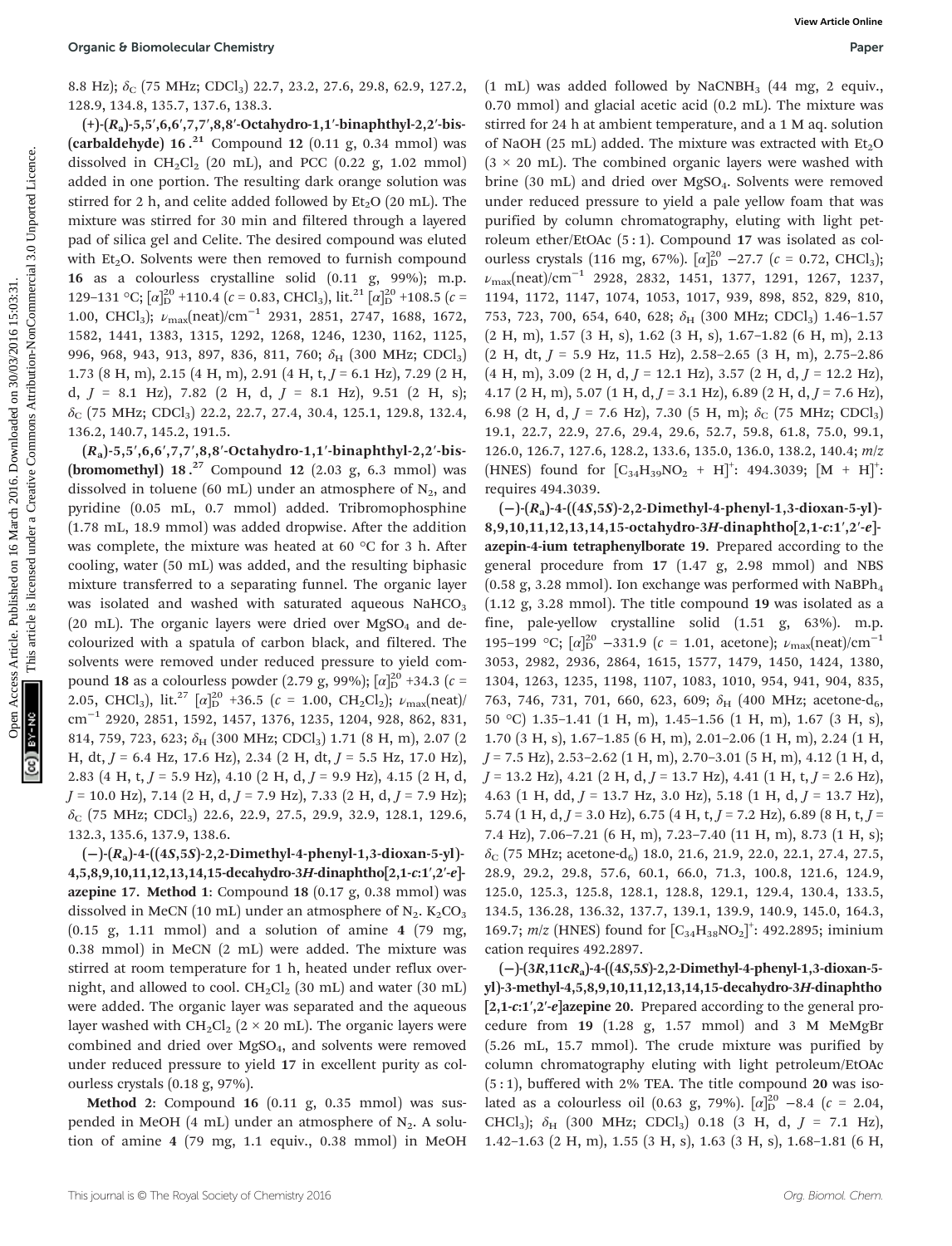m), 2.09–2.19 (2 H, m), 2.54–2.69 (2 H, m), 2.77–2.82 (4 H, m), 2.91 (1 H, td,  $J = 4.2$  Hz, 2.5 Hz), 3.31 (1 H, d,  $J = 11.2$  Hz), 3.35  $(1 H, d, J = 11.2 Hz)$ , 4.09  $(1 H, dd, J = 12.3 Hz, 2.4 Hz)$ , 4.21  $(1 \text{ H}, \text{ dd}, J = 12.3 \text{ Hz}, 4.3 \text{ Hz}), 4.34 (1 \text{ H}, q, J = 7.0 \text{ Hz}), 5.13$  $(1 H, d, J = 3.5 Hz)$ , 6.81  $(1 H, d, J = 7.6 Hz)$ , 6.81  $(1 H, d, J = 7.7$ Hz), 6.94 (1 H, d,  $J = 7.6$  Hz), 6.97 (1 H, d,  $J = 7.7$  Hz), 7.22–7.38  $(1 H, m); \delta_C (75 MHz; CDCl_3) 19.4, 21.0, 22.7, 22.8, 22.9, 27.3,$ 29.0, 29.3, 29.4, 54.3, 59.0, 60.1, 62.9, 74.1, 99.3, 125.9, 126.4, 126.5, 126.6, 127.6, 128.1, 128.2, 135.2, 135.5, 135.6, 135.7, 136.1, 136.6, 138.4, 138.8, 140.3; m/z (HNES) found for  $\left[\text{C}_{35}\text{H}_{41}\text{NO}_2 + \text{H}\right]^+$ : 508.3204;  $\left[\text{M} + \text{H}\right]^+$  requires 508.3210.

(−)-(3R,11cRa)-4-((4S,5S)-2,2-Dimethyl-4-phenyl-1,3-dioxan-5 yl )-3-methyl-8,9,10,11,12,13,14,15-octahydro-3H-dinaphtho- [2,1-c:1′,2′-e]azepin-4-ium tetraphenylborate 21. Prepared according to the general procedure from 20 (0.62 g, 1.22 mmol) and NBS (0.24 g, 1.34 mmol). Ion exchange was performed using  $NaBPh_4$  (0.46 g, 1.34 mmol). The title compound 21 was isolated as a pale yellow crystalline solid (0.71 g, 71%). m.p. 121-122 °C;  $\left[\alpha\right]_D^{20}$  -232.8 ( $c = 1.00$ , acetone); νmax(neat)/cm<sup>−</sup><sup>1</sup> 3055, 2986, 2936, 2864, 1623, 1575, 1479, 1449, 1426, 1381, 1308, 1265, 1236, 1201, 1165, 1107, 1080, 1031, 1000, 956, 910, 835, 731;  $\delta_H$  (400 MHz; acetone-d<sub>6</sub>) 1.05  $(3 H, d, J = 7.1 Hz)$ , 1.35-1.58  $(2 H, m)$ , 1.66-1.90  $(6 H, m)$ , 1.69  $(3 H, s)$ , 1.74  $(3 H, s)$ , 2.25  $(1 H, dt, J = 10.4 Hz, 5.7 Hz)$ , 2.47–2.60 (1 H, m), 2.72–2.88 (4 H, m), 2.98 (2 H, dd,  $J = 11.7$ Hz, 6.5 Hz), 4.39 (1 H, dd,  $J = 0.8$  Hz, 13.6 Hz), 4.74 (1 H, t,  $J =$ 2.5 Hz), 4.81 (1 H, dd,  $J = 13.7$  Hz, 2.9 Hz), 5.49 (1 H, q,  $J =$ 6.5 Hz), 5.83 (1 H, d,  $J = 2.8$  Hz), 6.78 (4 H, t,  $J = 7.1$  Hz), 6.92  $(8 \text{ H}, \text{ t}, J = 7.4 \text{ Hz})$ , 7.02–7.23 (7 H, m), 7.28–7.37 (8 H, m), 7.44  $(1 \text{ H}, \text{ d}, J = 8.0 \text{ Hz})$ , 7.60  $(1 \text{ H}, \text{ d}, J = 8.0 \text{ Hz})$ , 9.25  $(1 \text{ H}, \text{ s})$ ;  $\delta_C$  (100 MHz; acetone-d<sub>6</sub>) 14.9, 18.1, 21.6, 22.1, 22.2, 22.4, 27.3, 27.6, 29.1, 29.3, 30.0, 61.9, 67.5, 69.8, 71.1, 101.0, 121.6, 124.8, 124.9, 125.3, 125.8, 128.0, 128.6, 129.2, 130.2, 130.5, 131.3, 136.0, 136.4, 138.1, 139.5, 139.7, 141.2, 147.7, 164.3, 168.6; m/z (HNES) found for  $[C_{35}H_{40}NO_2]^{\dagger}$ : 506.3054; iminium cation requires 506.3043. Paper<br>  $\frac{1}{2}$  Creative 3.1 (11, 2, 23-1-3, 2013), 3.1 (11, 3, 3) (11, 3, 3) (11, 3) and wated in MeCF (1 mL) as 0 °C. After 5 min. allocated the sinking the sinking in MeCF (11, 3, 30 (11, 4, 3 - 11, 4, 3 - 11, 4, 3 -

#### General procedure for the formation of racemic epoxides

The alkene was dissolved in  $CH_2Cl_2$  (10 mL per g of alkene) and the solution cooled to 0  $\degree$ C. A solution of m-CPBA (2 equiv.) in  $CH_2Cl_2$  (10 mL per g of alkene), dried over MgSO<sub>4</sub>, was filtered into the solution of alkene. The reaction was allowed to achieve ambient temperature and stirred until complete conversion of the alkene was observed by TLC. Saturated aqueous NaHCO<sub>3</sub> (10 mL per g of alkene) was added, and organic layer collected and washed with 1 M NaOH (10 mL per g of alkene), and dried over MgSO4. The solvents were removed under reduced pressure. Analytically pure samples of the epoxides were obtained by means of flash column chromatography, typically eluting with light petroleum/EtOAc (99 : 1), buffered with 2% TEA.

#### General procedures for catalytic asymmetric epoxidation of alkenes with Oxone® mediated by iminium salts under aqueous conditions

**Method A:** Oxone® (2 equiv.) and NaHCO<sub>3</sub> (5 equiv.) were added with stirring to a solution of the catalyst (5 mol%) in MeCN  $(1 \text{ mL})$  and water  $(0.1 \text{ mL})$  at  $0 \text{ }^{\circ}\text{C}$ . After 5 min, alkene (3 mmol) dissolved in MeCN (1 mL), was added. The mixture was stirred at 0 °C until complete conversion of the alkene was observed by TLC, or for up to 6 h. The reaction mixture was then diluted with  $Et<sub>2</sub>O$  (10 mL) and the resulting suspension filtered through a pad of mixed  $Na<sub>2</sub>SO<sub>3</sub>$  and MgSO<sub>4</sub>. The solvents were removed under reduced pressure, and analytically pure samples of the epoxide were obtained by means of flash column chromatography or preparative TLC, typically eluting with light petroleum/EtOAc (99 : 1), containing 2% TEA. The major enantiomer was identified by  $\lbrack \alpha \rbrack_{D}^{20}$  measurements and comparison to the literature; enantioselectivities were determined either by chiral HPLC, or by <sup>1</sup>H NMR spectroscopy in the presence of a resolving agent.

Method B: A mixture of water (1 ml), MeCN (1 mL) and NaHCO<sub>3</sub> (100 mg, 1.2 mmol) was cooled in an ice-bath at 0 °C. Oxone® (370 mg, 0.6 mmol) was added. After the effervescence had subsided, the catalyst (5 mol%) was added followed, after 1 min, by the alkene (0.3 mmol). The mixture was stirred at 0 °C until complete conversion of the alkene was observed by TLC, or for up to 6 h. The reaction mixture was diluted with  $Et<sub>2</sub>O$  (10 mL per 0.10 g of substrate), and the resulting suspension filtered through a pad of mixed  $Na<sub>2</sub>SO<sub>3</sub>$  and  $MgSO<sub>4</sub>$ . The solvents were removed under reduced pressure, and analytically pure samples of the epoxide were obtained by either flash column chromatography or preparative TLC, eluting with light petroleum/EtOAc (99 : 1), containing 2% TEA. The major enantiomer was identified by  $\left[\alpha\right]_D^{20}$  measurements and comparison with the literature; enantioselectivities were determined either by chiral HPLC, or by <sup>1</sup>H NMR spectroscopy in the presence of a resolving agent.

**Method C:** A mixture of water  $(0.8 \text{ mL})$  and NaHCO<sub>3</sub> (67 mg, 0.80 mmol) was cooled in an ice-bath at 0 °C. Oxone® (132.0 mg, 0.21 mmol) was added, and the solution stirred until the effervescence had ceased. The alkene (0.20 mmol) was dissolved in  $CH_2Cl_2$  (0.5 mL) and added. A solution of the catalyst (5 mol%) and 18-crown-6 (1 mg, 2.5 mol%) in  $CH_2Cl_2$  $(0.7 \text{ mL})$  was cooled to 0 °C, and added with stirring. The reaction mixture was vigorously stirred, typically for 2 h at 0 °C.  $CH_2Cl_2$  (10 mL) and water (10 mL), both cooled to around 0 °C, were added. The organic layer was collected and dried over MgSO4. The solvents were removed under reduced pressure, and analytically pure samples of the epoxide were obtained by either column chromatography or preparative TLC, eluting with light petroleum/EtOAc (99 : 1), containing 2% TEA. The major enantiomer was identified by  $[\alpha]_D^{20}$  measurements; enantioselectivities were determined either by chiral HPLC, or by <sup>1</sup>H NMR spectroscopy in the presence of a resolving agent.

#### Tetraphenylphosphonium monoperoxysulfate<sup>15</sup>

Tetraphenylphosphonium chloride (15.0 g, 40 mmol) was dissolved in  $CH_2Cl_2$  (200 mL), and the solution cooled to 10 °C. A solution of Oxone® (15.0 g, 48 mmol) in deionised water (300 mL) was cooled to 10 °C, and added over a period of 5 min. The resulting biphasic mixture was stirred vigorously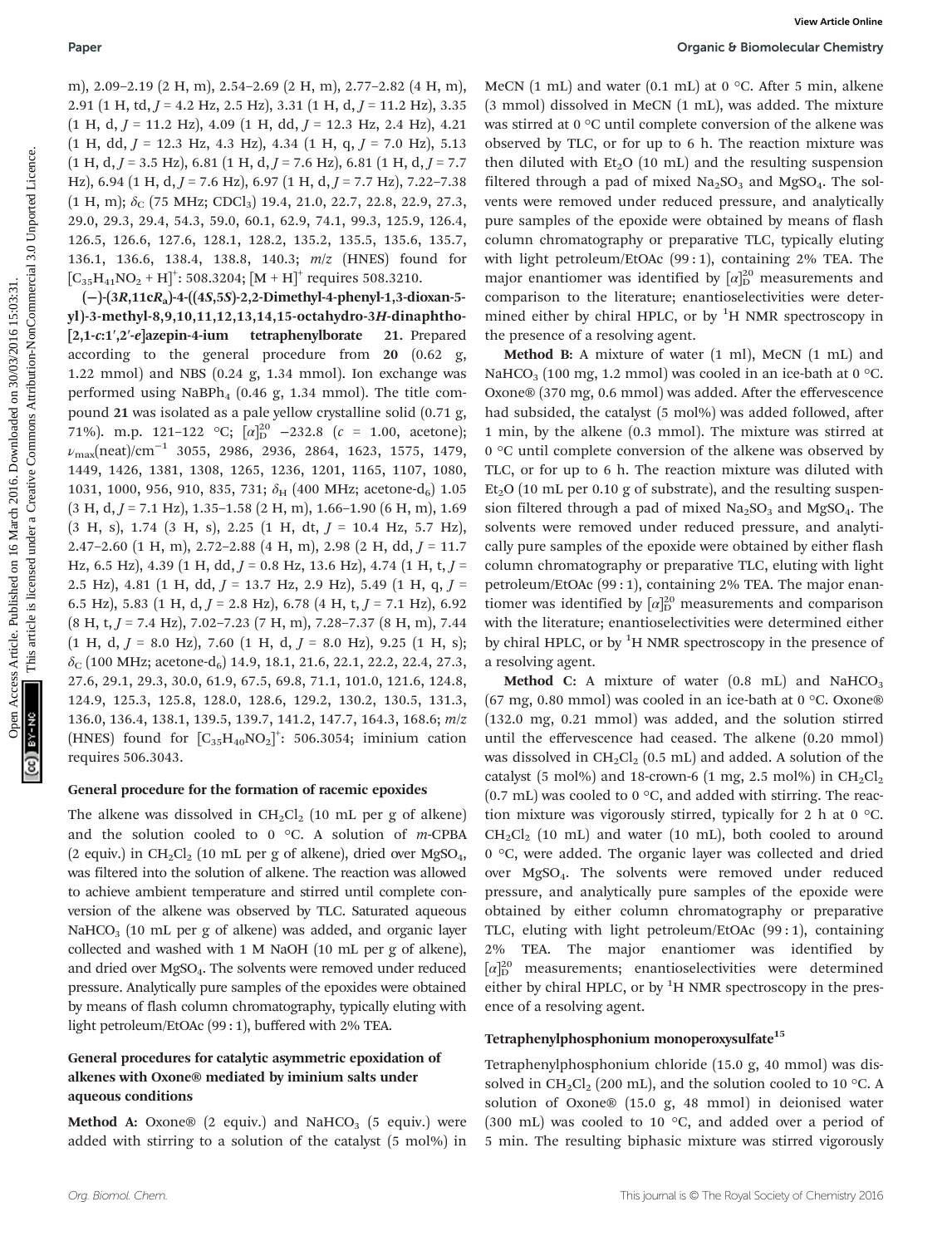for 1 h. The organic layer was separated, and the solvents were removed under reduced pressure at room temperature. The crude colourless solid was washed with deionised water (3 × 80 mL). The solid was re-dissolved in  $CH_2Cl_2$  (150 mL) and dried over MgSO4. Hexane was added until a solid precipitate just began to form, and the flask placed in a freezer overnight. The resulting colourless crystalline solid was collected by filtration (12.87 g, 71%);  $\nu_{\text{max}}(\text{neat})/\text{cm}^{-1}$  3210, 3060, 1586, 1484, 1435, 1262, 1226, 1162, 1106, 1058, 1041, 996, 721;  $\delta_H$  (400 MHz; CDCl<sub>3</sub>) 7.58–7.69 (8 H, m), 7.71–7.80 (8 H, m), 7.82–7.86 (4 H, m), 9.18 (1 H, s). The oxygen content, typically 94% peroxide, was estimated by comparing the integrals of the aromatic and hydroxyl signals.

#### General procedure for catalytic asymmetric epoxidation of alkenes with TPPP mediated by iminium salts under non-aqueous conditions

A solution of alkene was cooled to the required temperature, and TPPP was added in one portion with stirring over 2 min. The catalyst was added as a solid in small portions over 1 min. The reaction was stirred until complete consumption of the starting alkene had been observed, or until it was judged that no further conversion was occurring, by TLC. Et<sub>2</sub>O, cooled to 0 °C, was added to precipitate out TPPP and its reduced by-products. The suspension was filtered through a thin pad of celite and silica gel to yield the desired epoxide. If column chromatography was required, it was typically performed eluting with light petroleum/EtOAc (99 : 1), containing 2% TEA. The major enantiomer was identified by  $\left[\alpha\right]_D^{20}$  measurements and comparison to the literature; enantioselectivities were determined by either chiral HPLC, or by <sup>1</sup>H NMR spectroscopy in the presence of a resolving agent. Open C Bornolecular Chemistry<br>
for 1 h. The cognitic method pressure at non sequence in the 116 Consideration elements and the solution elements and the common March 2016. Due to the thermal of the common Access Article i

 $(E)$ -Methylstilbene oxide.<sup>30</sup> Isolated as a colourless crystalline solid:  $\nu_{\text{max}}(\text{neat})/\text{cm}^{-1}$  3061, 1601, 1495, 1449, 1370, 1278, 1156, 1117, 1065, 1026, 980;  $\delta_H$  (300 MHz; CDCl<sub>3</sub>) 1.46 (3 H, s), 3.95 (1 H, s), 7.30–7.45 (10 H, m). HPLC conditions-hexane/2 propanol (80 : 20), oven temp 20 °C, column Chiracel OD-H 01  $250 \times 4.6$  mm, 5 µm particle size, flow rate 1 mL min<sup>-1</sup>, 254 nm:  $t_r$ -4.00 min (-)-(1*S*,2*S*), 6.92 min (+)-(1*R*,2*R*).

1-Phenylcyclohexene oxide. $30$  Isolated as a colourless oil:  $\nu_{\text{max}}$ (neat)/cm<sup>-1</sup> 3083, 1602, 1495, 1445, 1359, 1248, 1174, 1133, 1078, 1030, 993, 974;  $\delta_H$  (300 MHz; CDCl<sub>3</sub>) 1.20-1.33 (1 H, m), 1.51–1.62 (3 H, m), 1.97–2.05 (2 H, m), 2.16–2.18 (1 H, m), 2.24–2.31 (1 H, m), 3.10 (1 H, t,  $J = 2.0$  Hz), 7.26–7.41 (5 H, m).

1-Phenyldihydronaphthalene oxide.<sup>30</sup> Isolated as a colourless crystalline solid:  $\nu_{\text{max}}(\text{neat})/\text{cm}^{-1}$  3087, 1601, 1493, 1284, 1176, 1158, 1094, 1072, 1028;  $\delta_H$  (300 MHz; CDCl<sub>3</sub>) 2.10 (1 H, td,  $J = 15.5$  Hz, 5.6 Hz) 2.48-2.59 (1 H, m), 2.76 (1 H, dd,  $J =$ 15.5 Hz, 5.5 Hz) 2.96-3.07 (1 H, m), 3.70 (1 H, d,  $J = 3.0$  Hz), 7.09–3.29 (4 H, m), 7.45–7.60 (5 H, m). HPLC conditionshexane/2-propanol (90 : 10), oven temp 20 °C, column Chiracel OD-H 01 250  $\times$  4.6 mm, 5 µm particle size, flow rate 1 mL min<sup>-1</sup>, 254 nm: t<sub>r</sub>-4.51 min (−)-(1*S*,2*R*), 5.94 min (+)-(1*R*,2*S*).

 $(E)$ -Stilbene oxide.<sup>30</sup> Isolated as a colourless crystalline solid:  $\nu_{\text{max}}(\text{neat})/\text{cm}^{-1}$  3081, 1776, 1602, 1485, 1336, 1155, 1074, 1042, 953;  $\delta_H$  (400 MHz; CDCl<sub>3</sub>) 3.87 (2 H, s), 7.29-7.39

 $(10 \text{ H}, \text{m})$ ;  $\delta_C$  (75 MHz; CDCl<sub>3</sub>) 63.3, 126.0, 128.6, 129.3, 137.6. HPLC conditions-hexane/2-propanol (80 : 20), oven temp 20 °C, column Chiracel OD-H 01 250 × 4.6 mm, 5 μm particle size, flow rate 1 mL min<sup>-1</sup>, 254 nm: t<sub>r</sub>-4.98 min (-)-(1S,2S), 6.54 min  $(+)$ - $(1R, 2R)$ .

Dihydronaphthalene oxide.<sup>16</sup> Isolated as a colourless oil:  $\nu_{\text{max}}(\text{neat})/\text{cm}^{-1}$  3058, 3028, 2931, 2850, 1602, 1492, 1314, 1129, 1088, 1031, 965;  $\delta_H$  (400 MHz; CDCl<sub>3</sub>) 1.65-1.84 (1 H, m), 2.33–2.42 (1 H, m), 2.52 (1 H, dd,  $J = 15.5$  Hz, 5.5 Hz), 2.67–2.85 (1 H, m), 3.71–3.80 (1 H, m), 3.81–3.89 (1 H, m), 7.05  $(1 H, d, J = 7.2 Hz)$ , 7.18–7.35  $(2 H, m)$ , 7.40  $(1 H, d, J = 7.1 Hz)$ .

Triphenylethylene oxide.<sup>16</sup> Isolated as a colourless crystalline solid:  $\nu_{\text{max}}(\text{neat})/\text{cm}^{-1}$  3061, 3031, 2956, 2924, 2857, 1604, 1595, 1498, 1471, 1448, 1262, 1220, 741, 699;  $\delta_{\rm H}$  (400 MHz; CDCl3) 4.42 (1 H, s), 7.13–5.50 (15H, m). HPLC conditionshexane/2-propanol (90 : 10), oven temp 20 °C, column Chiracel OD-H 01 250  $\times$  4.6 mm, 5 µm particle size, flow rate 1 mL min<sup>-1</sup>, 254 nm: t<sub>r</sub> - 4.26 min (+)-(S), 7.47 min (-)-(R).

## Acknowledgements

This investigation has enjoyed the support of the EPSRC, Loughborough University, the University of East Anglia, Charnwood Molecular Ltd, and the ERDF (ISCE-Chem & INTERREG IVa programme 4061). We acknowledge the support of The Royal Society. We are also indebted to the EPSRC Mass Spectrometry Unit, Swansea. The calculations presented in this paper were carried out on the High Performance Computing Cluster supported by the Research and Specialist Computing Support service at the University of East Anglia.

### References

- 1 (a) C. H. Behrens and K. B. Sharpless, Aldrichimica Acta, 1983, 16, 67; (b) J. Gorzynski Smith, Synthesis, 1984, 629; (c) T. Katsuki, Coord. Chem. Rev., 1995, 140, 189.
- 2 (a) A. Armstrong, Angew. Chem., Int. Ed., 2004, 43, 1460; (b) P. I. Dalko and L. Moisan, Angew. Chem., Int. Ed., 2001, 40, 3726; (c) D. W. C. MacMillan, M. P. Brochu and S. P. Brown, J. Am. Chem. Soc., 2004, 126, 4108; (d) Y. Zhu, Q. Wang, R. G. Cornwall and Y. Shi, Chem. Rev., 2014, 114, 8199.
- 3 (a) D. Yang, Y.-C. Yip, M.-W. Tang, M.-K. Wong, J.-H. Zheng and K.-K. Cheung, J. Am. Chem. Soc., 1996, 118, 491; (b) D. Yang, X. C. Wang, M.-K. Wong, Y.-C. Yip and M.-W. Tang, J. Am. Chem. Soc., 1996, 118, 11311; (c) D. Yang, M.-K. Wong, Y.-C. Yip, X. C. Wang, M.-W. Tang, J.-H. Zheng and K.-K. Cheung, J. Am. Chem. Soc., 1998, 120, 5943; (d) D. Yang, Y.-C. Yip, M.-W. Tang, M.-K. Wong and K. K. Cheung, J. Org. Chem., 1998, 63, 9888.
- 4 (a) S. E. Denmark, D. C. Forbes, D. S. Hays, J. S. DePue and R. G. Wilde, J. Org. Chem., 1995, 60, 1391; (b) S. E. Denmark, H. Matsuhashi, C. M. Crudden and Z. Wu, J. Org. Chem., 1997, 62, 8288; (c) S. E. Denmark and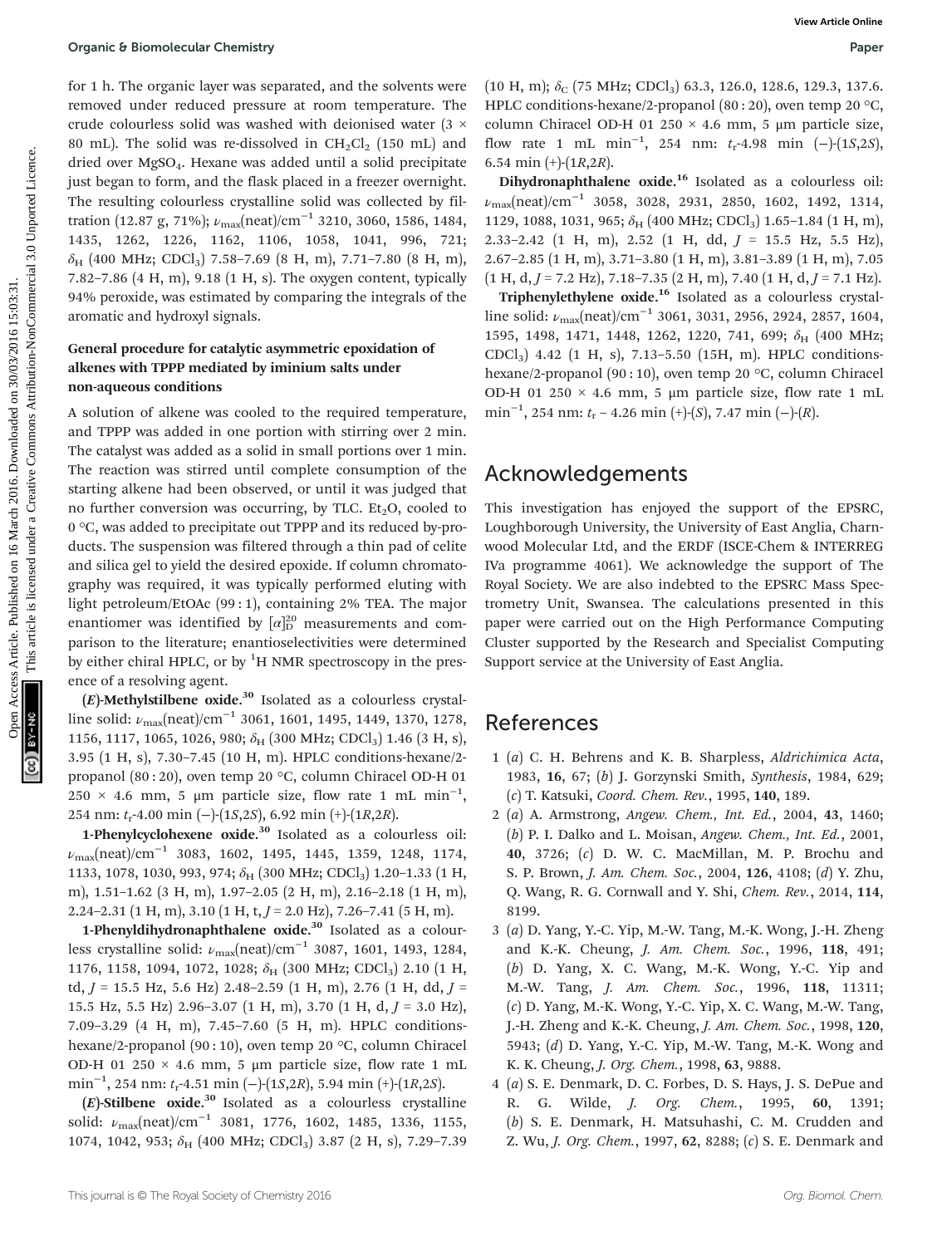Z. Wu, J. Org. Chem., 1997, 62, 8964; (d) S. E. Denmark and Z. Wu, J. Org. Chem., 1998, 63, 2810; (e) S. E. Denmark and Z. Wu, Synlett, 1999, 847.

- 5 (a) A. Armstrong and B. R. Hayter, Chem. Commun., 1998, 621; (b) A. Armstrong, G. Ahmed, B. Dominguez-Fernandez, B. R. Hayter and J. S. Wailes, J. Org. Chem., 2002, 67, 8610.
- 6 (a) Y. Tu, Z.-X. Wang and Y. Shi, J. Am. Chem. Soc., 1996, 118, 9806; (b) Z.-X. Wang, Y. Tu, M. Frohn and Y. Shi, J. Org. Chem., 1997, 62, 2328; (c) Z.-X. Wang and Y. Shi, J. Org. Chem., 1998, 63, 3099; (d) Z.-X. Wang and Y. Shi, J. Org. Chem., 1997, 62, 8622; (e) G. A. Cao, Z.-X. Wang, Y. Tu and Y. Shi, Tetrahedron Lett., 1998, 39, 4425; (f) Y. Zhu, Y. Tu, H. Yu and Y. Shi, Tetrahedron Lett., 1998, 39, 7819; (g) T. Yong, Z. X. Wang, M. Frohn, M. He, H. Yu, Y. Tang and Y. Shi, J. Org. Chem., 1998, 63, 8475; (h) J. D. Warren and Y. Shi, J. Org. Chem., 1999, 64, 7675; (i) M. Frohn, X. Zhou, J.-R. Zhang, Y. Tang and Y. Shi, J. Am. Chem. Soc., 1999, 121, 7718; ( j) L. Shu and Y. Shi, Tetrahedron Lett., 1999, 40, 8721; (k) L. Shu and Y. Shi, J. Org. Chem., 2000, 65, 8807; (l) H. Tian, X. She, J. Xu and Y. Shi, Org. Lett., 2001, 3, 1929; (m) H. Tian, X. She, H. Yu, L. Shu and Y. Shi, J. Org. Chem., 2002, 67, 2435; (n) X.-Y. Wu, X. She and Y. Shi, J. Am. Chem. Soc., 2002, 124, 8792. Paper<br>
2. Wu<sub>t</sub>, Org. Chem., 1997, **62**, 8961; (f) S. E. Demanik and<br>
2. Wut, *Synch.* Cased, 2008<br>
2. Wut, Synch. Downloaded on 16 March 2016. The unit of the New York. Demand Page, B. H. Beredet, M. B. Herech 2016.<br>
2. C
	- 7 (a) A. Picot, P. Milliet and X. Lusinchi, Tetrahedron Lett., 1976, 17, 1573; (b) P. Milliet, A. Picot and X. Lusinchi, Tetrahedron Lett., 1976, 17, 1577; (c) G. Hanquet, X. Lusinchi and P. Milliet, Tetrahedron Lett., 1987, 28, 6061; (d) G. Hanquet, X. Lusinchi and P. Milliet, Tetrahedron Lett., 1988, 29, 3941; (e) L. Bohé, G. Hanquet, M. Lusinchi and X. Lusinchi, Tetrahedron Lett., 1993, 34, 7271; (f) L. Bohé, M. Lusinchi and X. Lusinchi, Tetrahedron, 1999, 55, 141.
	- 8 (a) L. Bohé and M. Kammoun, Tetrahedron Lett., 2002, 43, 803; (b) L. Bohé and M. Kammoun, Tetrahedron Lett., 2004, 45, 747; (c) V. K. Aggarwal and M. F. Wang, Chem. Commun., 1996, 191; (d) A. Armstrong, G. Ahmed, I. Garnett and K. Gioacolou, Synlett, 1997, 1075; (e) A. Armstrong, G. Ahmed, I. Garnett, K. Gioacolou and J. S. Wailes, Tetrahedron, 1999, 55, 2341; (f) A. Gluszynska, I. Mackowska, M. D. Rozwadowska and W. Sienniak, Tetrahedron: Asymmetry, 2004, 15, 2499;  $(g)$  M. R. Biscoe and R. Breslow, J. Am. Chem. Soc., 2005, 127, 10812; (h) S. Minakata, A. Takemiya, K. Nakamura, I. Ryu and M. Komatsu, Synlett, 2000, 1810; (i) M.-K. Wong, L.-M. Ho, Y.-S. Zheng, C.-Y. Ho and D. Yang, Org. Lett., 2001, 16, 2587;  $(j)$  J. M. Crosthwaite, V. A. Farmer, J. P. Hallett and T. Welton, J. Mol. Catal. A: Chem., 2008, 279, 148; (k) R. Novikov and J. Lacour, Tetrahedron: Asymmetry, 2010, 21, 1611; (l) R. Novikov, J. Vachon and J. Lacour, Chimia, 2007, 61, 236; (m) J. Vachon, C. Lauper, K. Ditrich and J. Lacour, Tetrahedron: Asymmetry, 2006, 17, 2334; (n) J. Vachon, S. Rentsch, A. Martinez, C. Marsol and J. Lacour, Org. Biomol. Chem., 2007, 5, 501; (o) O. A. Wong and Y. Shi, Chem. Rev., 2008, 108, 3958; (p) R. Novikov,

G. Bernardinelli and J. Lacour, Adv. Synth. Catal., 2009, 351, 596.

- 9 (a) P. C. Bulman Page, B. R. Buckley, M. M. Farah and A. J. Blacker, *Eur. J. Org. Chem.*, 2009, 3413; (b) P. C. Bulman Page, B. R. Buckley, L. F. Appleby and P. A. Alsters, Synthesis, 2005, 3405; (c) P. C. Bulman Page, B. R. Buckley, G. A. Rassias and A. J. Blacker, Eur. J. Org. Chem., 2006, 803.
- 10 P. C. Bulman Page, P. Parker, G. A. Rassias, B. R. Buckley and D. Bethell, Adv. Synth. Catal., 2008, 350, 1867.
- 11 P. C. Bulman Page, P. Parker, B. R. Buckley, G. A. Rassias and D. Bethell, Tetrahedron, 2009, 65, 2910.
- 12 B. R. Buckley, Y. Chan, N. Dreyfus, C. E. Elliott, F. Marken and P. C. Bulman Page, Adv. Synth. Catal., 2008, 350, 1149.
- 13 P. C. Bulman Page, M. M. Farah, B. R. Buckley, A. J. Blacker and J. Lacour, Synlett, 2008, 1381, and references therein.
- 14 (a) M. F. A. Adamo, V. K. Aggarwal and M. A. Sage, J. Am. Chem. Soc., 2000, 122, 8317; (b) M. F. A. Adamo, V. K. Aggarwal and M. A. Sage, J. Am. Chem. Soc., 2002, 124, 11223;  $(c)$  V. K. Aggarwal, C. Lopin and F. Sandrinelli, *J. Am.* Chem. Soc., 2003, 125, 7596; (d) C.-Y. Ho, Y.-C. Chen, M.-K. Wong and D. Yang, J. Org. Chem., 2005, 70, 898.
- 15 S. Campestrini, F. Di Furia, G. Labat and F. Novello, J. Chem. Soc., Perkin Trans. 2, 1994, 2175.
- 16 (a) P. C. Bulman Page, B. R. Buckley, D. Barros, A. J. Blacker, H. Heaney and B. A. Marples, Tetrahedron, 2006, 62, 6607; (b) P. C. Bulman Page, B. R. Buckley, D. Barros, A. J. Blacker, B. A. Marples and M. R. J. Elsegood, Tetrahedron, 2007, 63, 5386.
- 17 P. C. Bulman Page, B. R. Buckley, H. Heaney and A. J. Blacker, Org. Lett., 2005, 7, 375.
- 18 P. C. Bulman Page, L. F. Appleby, D. Day, Y. Chan, B. R. Buckley, S. M. Allin and M. J. McKenzie, Org. Lett., 2009, 11, 1991.
- 19 C. J. Bartlett, D. P. Day, Y. Chan, S. M. Allin, M. J. McKenzie, A. M. Z. Slawin and P. C. Bulman Page, J. Org. Chem., 2012, 77, 772.
- 20 C. J. Bartlett, Y. Chan, D. Day, P. Parker, B. R. Buckley, G. A. Rassias, A. M. Z. Slawin, S. M. Allin, J. Lacour, A. Pinto and P. C. Bulman Page, J. Org. Chem., 2012, 77, 6128.
- 21 R. Novikov, G. Bernardinelli and J. Lacour, Adv. Synth. Catal., 2008, 350, 1113.
- 22 S. E. Denmark and H. Matsuhashi, J. Org. Chem., 2002, 67, 3479.
- 23 S. L. Pira, T. W. Wallace and J. P. Graham, Org. Lett., 2009, 11, 1663.
- 24 J. Ruan, G. Lu, L. Xu, Y.-M. Li and A. S. C. Chan, Adv. Synth. Catal., 2008, 350, 76.
- 25 A. K. Unni, N. Takenaka, H. Yamamoto and V. H. Rawal, J. Am. Chem. Soc., 2005, 127, 1336.
- 26 M. J. Frisch, G. W. Trucks, H. B. Schlegel, G. E. Scuseria, M. A. Robb, J. R. Cheeseman, G. Scalmani, V. Barone, B. Mennucci, G. A. Petersson, H. Nakatsuji, M. Caricato, X. Li, H. P. Hratchian, A. F. Izmaylov, J. Bloino, G. Zheng, J. L. Sonnenberg, M. Hada, M. Ehara, K. Toyota, R. Fukuda,